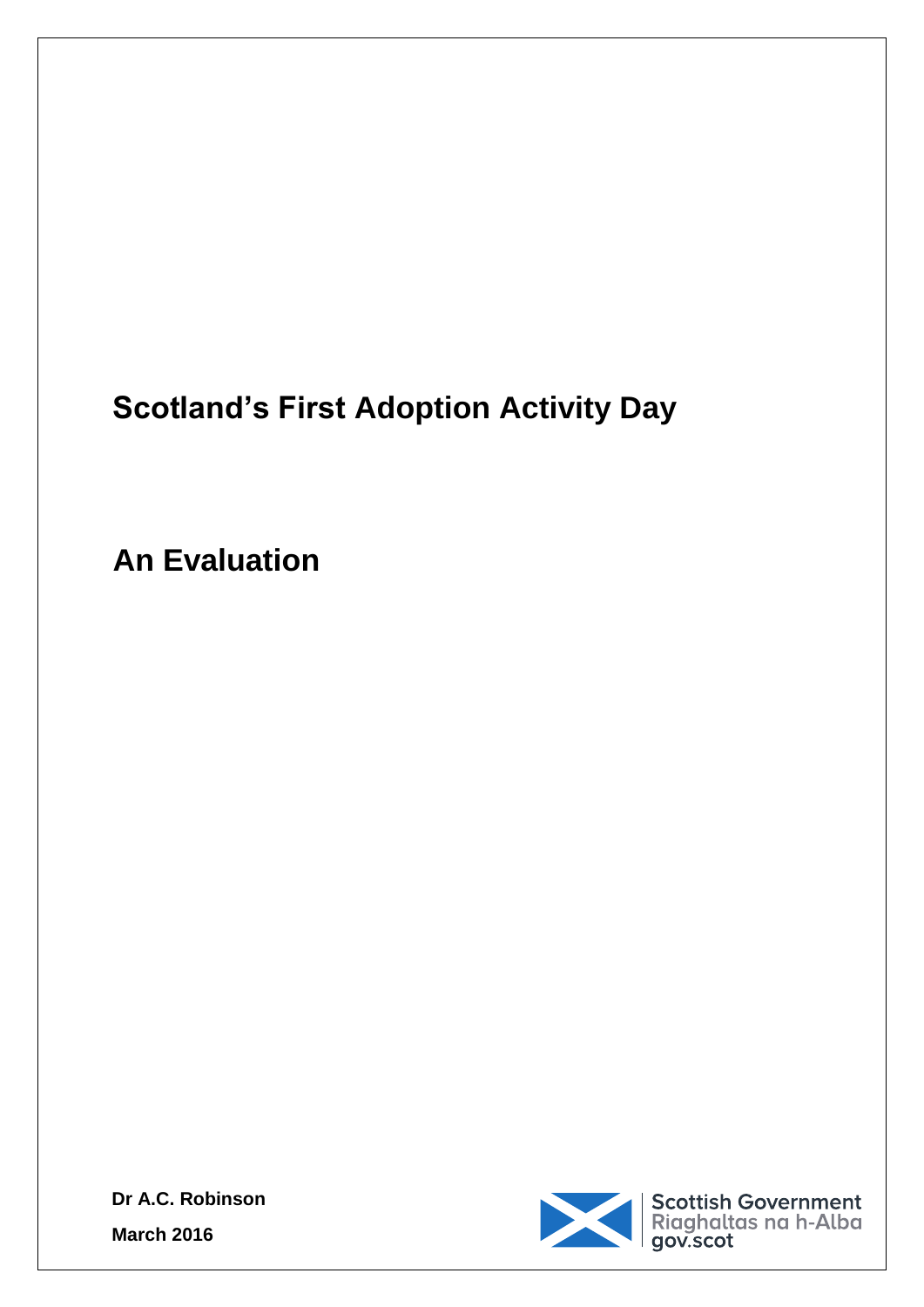#### **Executive Summary**

In October 2015 a first Adoption Activity Day was held in Scotland, organised by staff from Scotland's Adoption Register assisted by an advisory group of experienced adoption practitioners. The Scottish Government commissioned an evaluation and this reports sets out the findings.

BAAF set out that the primary purpose of activity days is to give children waiting for a permanent placement and prospective adopters the opportunity to meet in a relaxing and child friendly environment with a focus on a range of activities that they can engage in together. It is an opportunity for prospective families to respond directly to children and hopefully enhance the chances of finding families for those children who might otherwise miss the opportunity of having a permanent family.

Scotland has about three times more children looking for permanent families than the current number of prospective adopters.

The evaluation involved the researcher attending; the Activity Day, steering group meetings, observing an Adoption Exchange Day, analysing the written feedback forms from foster carers, prospective adopters and social workers. The researcher conducted a total of twenty in depth interviews with foster carers, prospective adopters in their own homes, and with social workers in their offices.

For many years there has been concern about 'children who wait' and various strategies have been developed to speed up the process of finding the right family. Until recently written profiles were provided about children and prospective adopters rarely had the opportunity to meet the child or children. Adoption Activity days are a recent introduction, originally from the United States the days were piloted in England in 2011. Since then England has held over fifty days.

Overall the feedback from the first day in Scotland has been very positive and many of the children were reported to have enjoyed themselves. The day provided an opportunity to bring prospective adopters and children who are waiting for families together. There have been understandable concerns about a process which may result in children feeling inspected or rejected. This report shows that with careful preparation and management these risk to the children can be avoided. The activity day is not a selection process for either the children or the prospective adopters, a child cannot 'chose' a family and adopters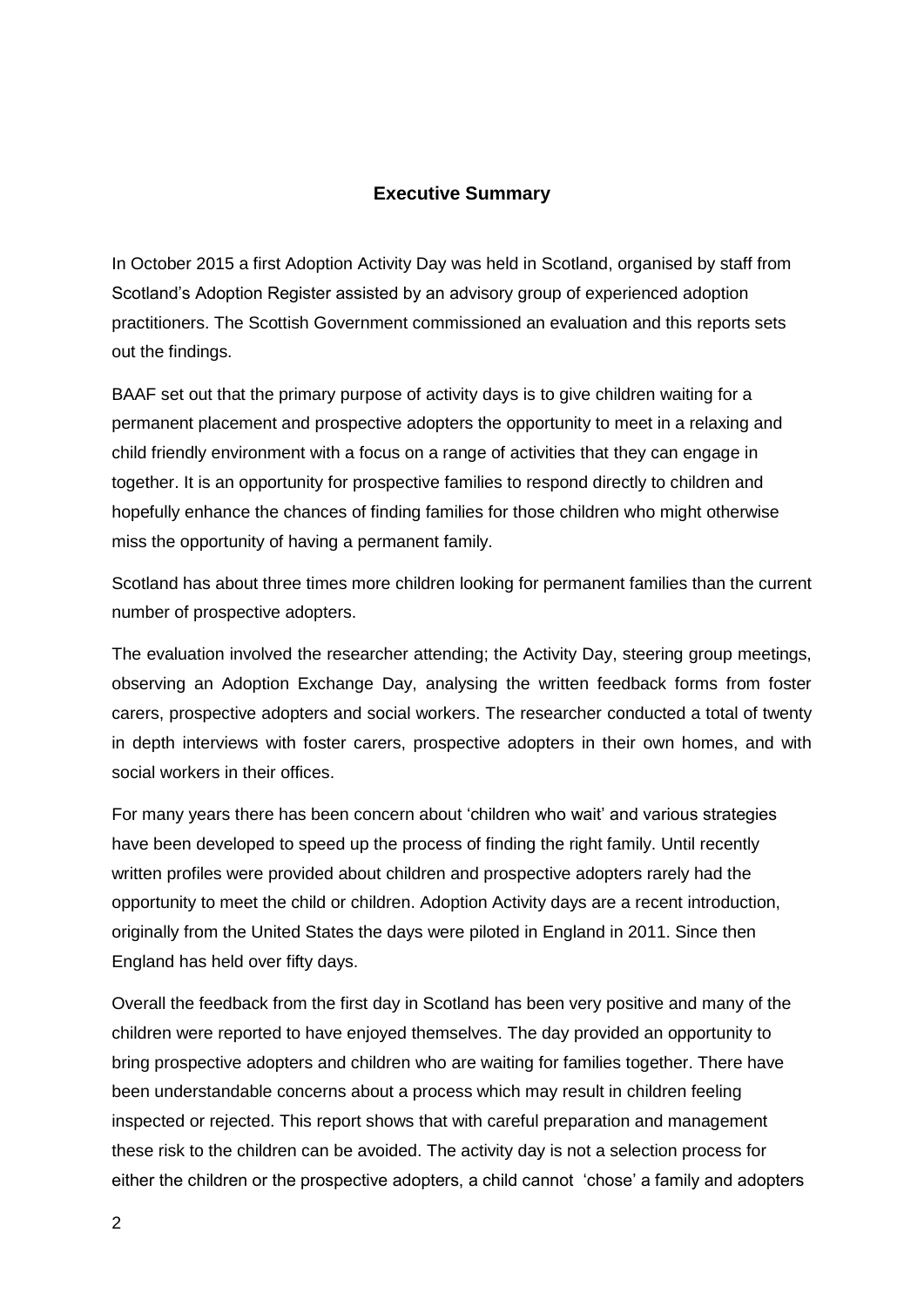can express an interest in a child but on the understanding they may not eventually be considered the most appropriate match for that child.

There was positive feedback from all the adults about quality of the organisation of the day, which had been carefully planned. The activity day also appears to have had the effect of focussing attention on key aspects of the adoption process in particular the role of foster carers and the importance of preparing the children.

Many participants were alive to the risk and ethical issues for the children. There were strong views especially from some foster carers that the days should primarily be for younger children and that the emotional risks to the child increased with their age. There were some older children who attended the day and very careful preparation was crucial to enabling them to enjoy the day and not to feel they were part of a selection process. Some carers felt that by discussing the day the older children were given the opportunity to understand the process of adoption and to express their views. Foster carers all believed that both carers should be able to attend if they and the child wanted them to.

Many of the prospective adopters found the process emotionally challenging. More than preparation meetings or exchange days the event had brought home to them the powerful mixture of wanting a child and worrying about their capacity to be a good enough parent and enabling the child to love them and to able to love the child.

The success of the day in the longer term will be evident in the numbers of children who are placed with a family. The early indications are positive. The activity day may well be a part of the process and it will not necessarily be possible to identify precisely how much of a role the day played in the eventual outcome.

There is a plan to follow up after a year later to discover the destinations of this first group of children. And views from social workers and carers about the relevance of the activity day to the overall process.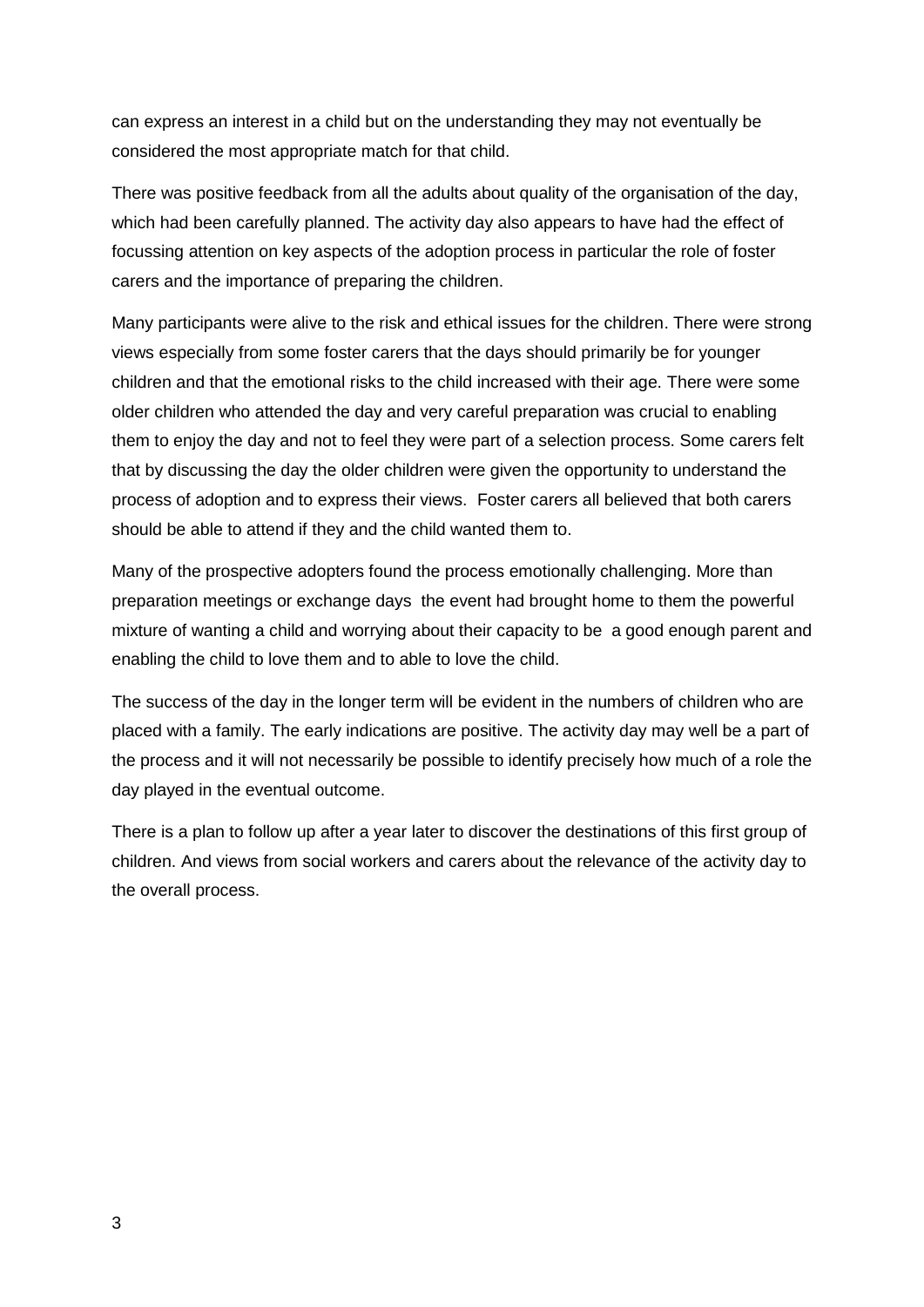The study would not have been possible without the help of all the foster carers, prospective adopters and social workers who gave of their time to take part.

Many people contributed to this study;

Robin Duncan and Jess Austin from Scotland's Adoption Register

Members of the Advisory Group-

Pamela Bell Highland Council

Phillipa Brosnan Scottish Government

Andrew Craig South Ayrshire Council

Pat McAuley Scottish Government

Judy Heyes Scottish Adoption

Wendy McKitterick Stirling Council

## *Thank you to you all*

Chris Robinson March 2016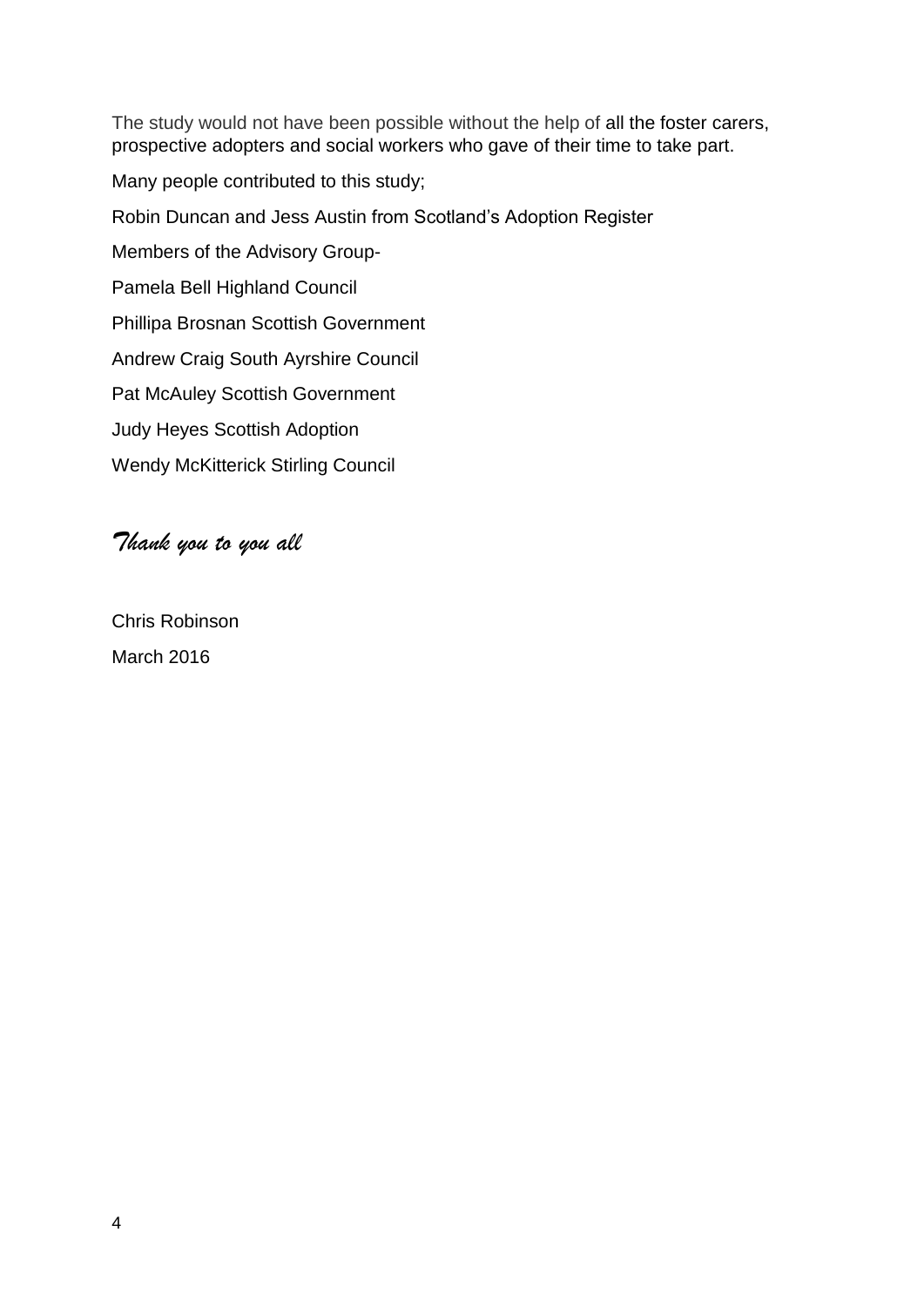### **Contents**

- 1. Introduction
- 2. Methods
- 3. Adoption in context
- 4. Why hold and Activity day?
- 5. Organising and planning an Activity day
- 6. What did participants think about the event?
- 7. The children
- 8. The foster carers
- 9. The social workers for the children
- 10. The prospective adopters
- 11. The social workers for the adoptive parents
- 12. The volunteers
- 13. Conclusion
- 14. Recommendations.
- Appendix 1 research methods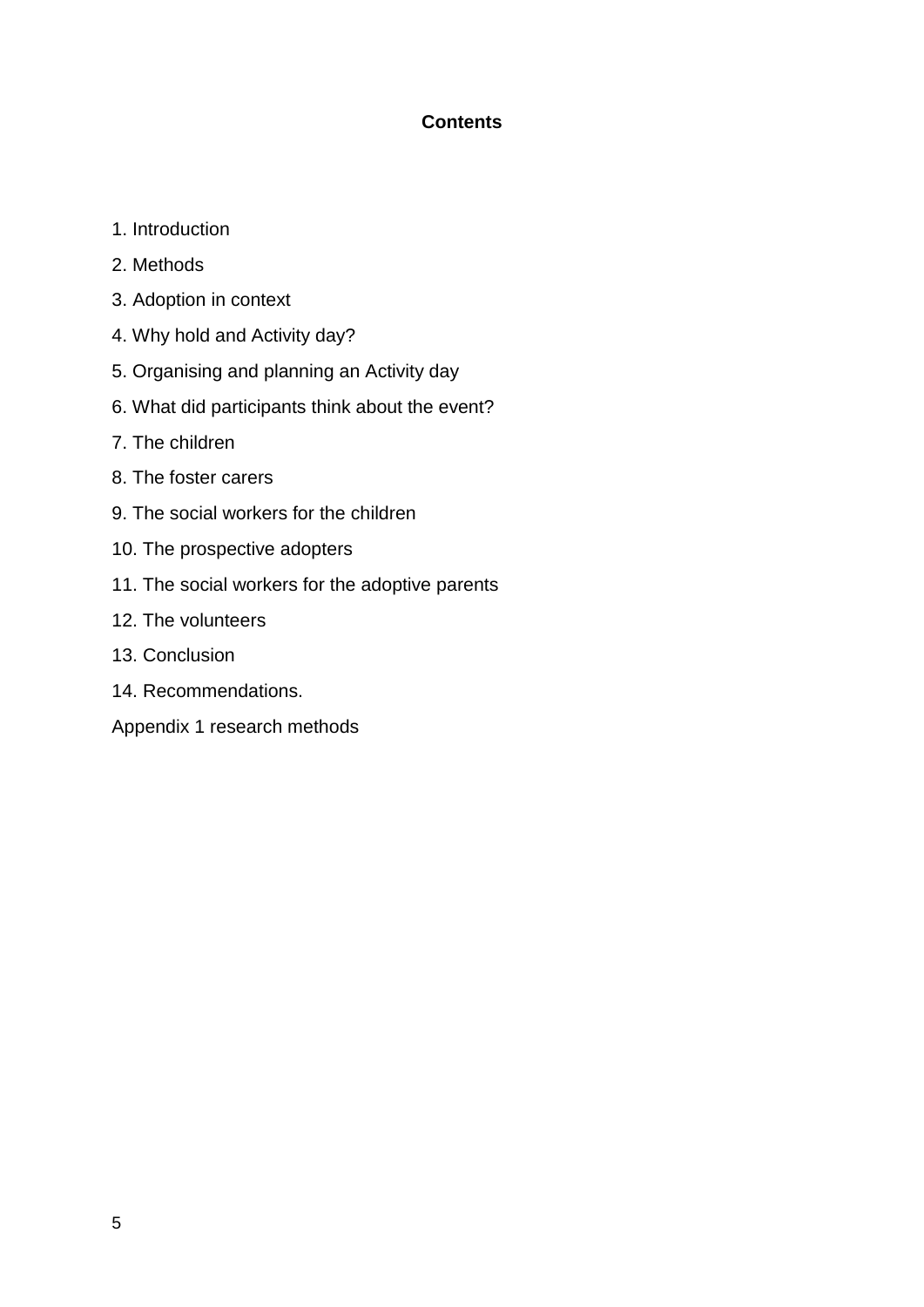## **1. Introduction**

1.1 This report is about the Adoption Activity Day held in Scotland in October 2015 and sets out the feedback from all who took part. The report also draws upon a recent study *'Beyond the Adoption Order, challenges, intervention, disruption 2014 University of Bristol and the Department of Education.'*

1.2 A number of Activity Days have been held in England and the Scottish Government decided to fund the first one in Scotland and to commission an evaluation of the day to report on the impact on the children and their carers and prospective adopters. The first day was organised by staff from Scotland's Adoption Register assisted by an advisory group of experienced adoption practitioners.

1.3 BAAF set out that the primary purpose of activity days is to give children waiting for a permanent placement and prospective adopters the opportunity to meet in a relaxing and child friendly environment with a focus on a range of activities that both can engage in together. It is an opportunity for prospective families to respond directly to children and hopefully enhance the chances of finding families for those children who might otherwise miss the opportunity of having a permanent family.  $1$ These are not decision making days for either children or prospective adopters

1.4 There have been a number of such days in England but this one is the first in Scotland. Therefore the day was to be evaluated. The evaluation has six themes.

- 1. To learn from all involved, the children, their current carers, prospective adopters and social work staff their impressions and views of the day
- 2. To review the outcomes of the day in terms of views on the day and subsequently when carers will have feedback from the children and prospective adopters and staff will have had time to reflect on the experience
- 3. To review the event and to evaluate what worked well, what could be improved in a future event, which resources, and organisation and management would be required for future events
- 4. To identify outcomes in terms of the intention to enhance the adoption process for some families and children. It is recognised that this may not be appropriate for all children awaiting adoption or for all prospective adopters.
- 5. To review the longer term impact of the process in terms of the wider benefits of the day to the children, in particular how well they were prepared, how well they understood what adoption could mean. (this will inevitably depend on the children's ages and stages)

<sup>&</sup>lt;sup>1</sup> BAAF (2014) Adoption Activity days.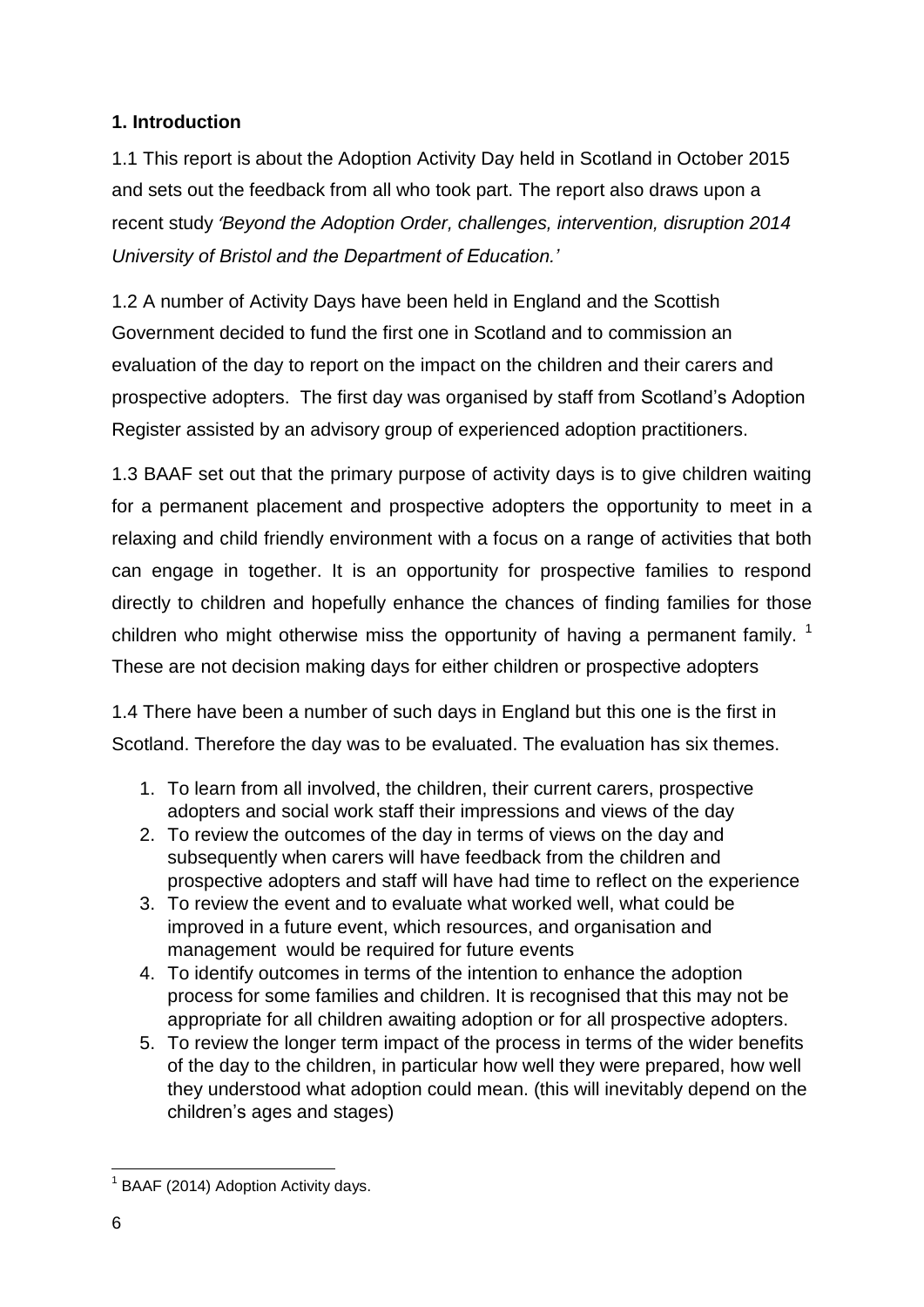6. To hear from foster carers and professionals the implications they have identified for the children, for themselves and for future planning.

## **2. Methods**

2.1 Three recognised research methods were brought together to try to answer the above issues as fully as possible. These involved observation, questionnaires, and face to face interviews. (Appendix 1)

2.2 Involving the children. The report is reliant on the views of the children being reflected by their foster carers. In view of their ages and stages it would not have been appropriate to interview them.

2.3 The report does not identify any child or person and great care has been taken to make sure in the report that there will be no direct or indirect means of identification of adults or children.

## **3. Adoption in Context**

3.1 Adoption had no legal basis in the United Kingdom until the 20th century and children who could not live with their birth families were cared for an informal basis. The First World War saw an increase in organised adoption through adoption societies. In 1926 the first legislation relating to adoption was passed for England and Wales, and similar legislation rapidly followed for Northern Ireland and Scotland in 1930.

3.2 Since then almost every decade has seen new laws introduced that increasingly regulate the process of adoption in the United Kingdom, and although legislation for each of the three countries remains similar, there are some differences. The peak number of adoptions was in 1968, and in the following years there has been a decline in children placed for adoption. The main reasons for children being adopted had been unmarried mothers giving up their children for adoption and stepparents adopting their new partner's children. Since the 1960s, social, cultural, economic, and legal changes have meant that neither of these are now major factors.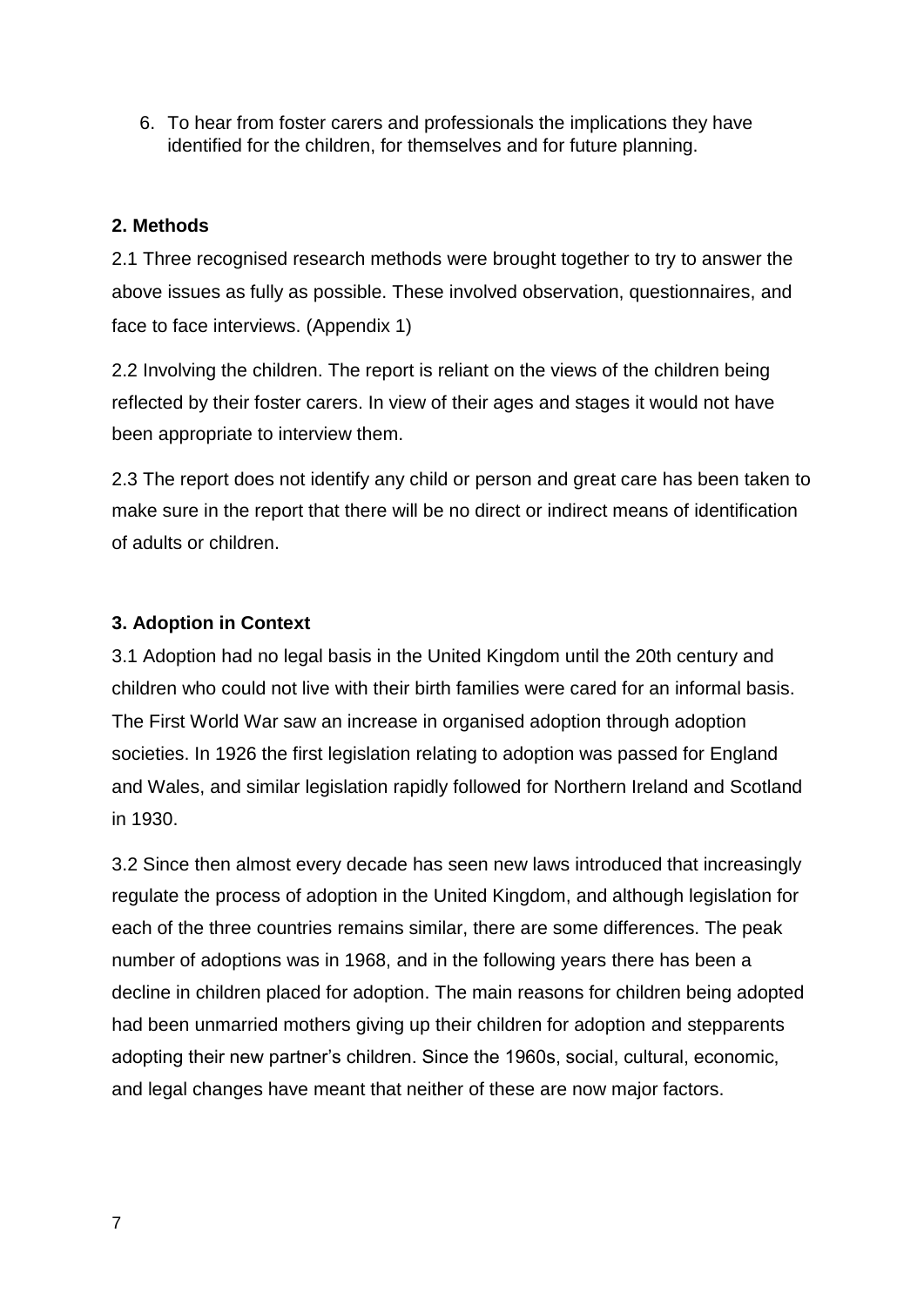3.3 Children who are now adopted are mainly from local authority care because their birth family situation placed them at risk; a few are adopted from overseas but the figures for this remain low. The numbers of children seeking an adoptive family have declined and many children are considered to be 'hard to place' i.e. they may have emotional or physical disabilities which require additional support which not all prospective adopters are willing to offer.

3.4 Adoption at one time was primarily restricted to married couples. Recent legislation, Guidance on the Looked after Children (Scotland) Regulations 2009 and Adoption and Children (Scotland) Act 2007 changed the guidance on who can apply including single people and same sex couples and there are now fewer barriers to being assessed. So more people within the community can apply to adopt.

3.5 One of the major contemporary concerns is how best to provide stability and permanence for children whose own parents are not able to care for them consistently or predictably. There is a complex legal process which can take many months to complete.

3.6 The challenge within adoption is to match the child with a family who can meet their needs over a lifetime. Adoption is one of the most life changing experiences to face a child and a family and how to decide which child should go to which family is one of the most professionally challenging decisions in social work.

3.7 For many years there has been concern about 'children who wait' and various strategies have been developed to speed up the process of finding the right family. Until recently written profiles were provided about children and prospective adopters rarely had the opportunity to meet the child or children.

3.8 Adoption Activity days are a recent introduction, originally from the United States the days were piloted in England in 2011. The Department of Education stated in 2012;

*'Adoption Activity Days as pioneered by BAAF where prospective parents can meet children waiting for adoption and have the chance to make a real connection with a child. Pilot Activity Days have proved very successful, finding families for almost one in five children and evidence suggests they could be particularly successful in matching harder to place children.'*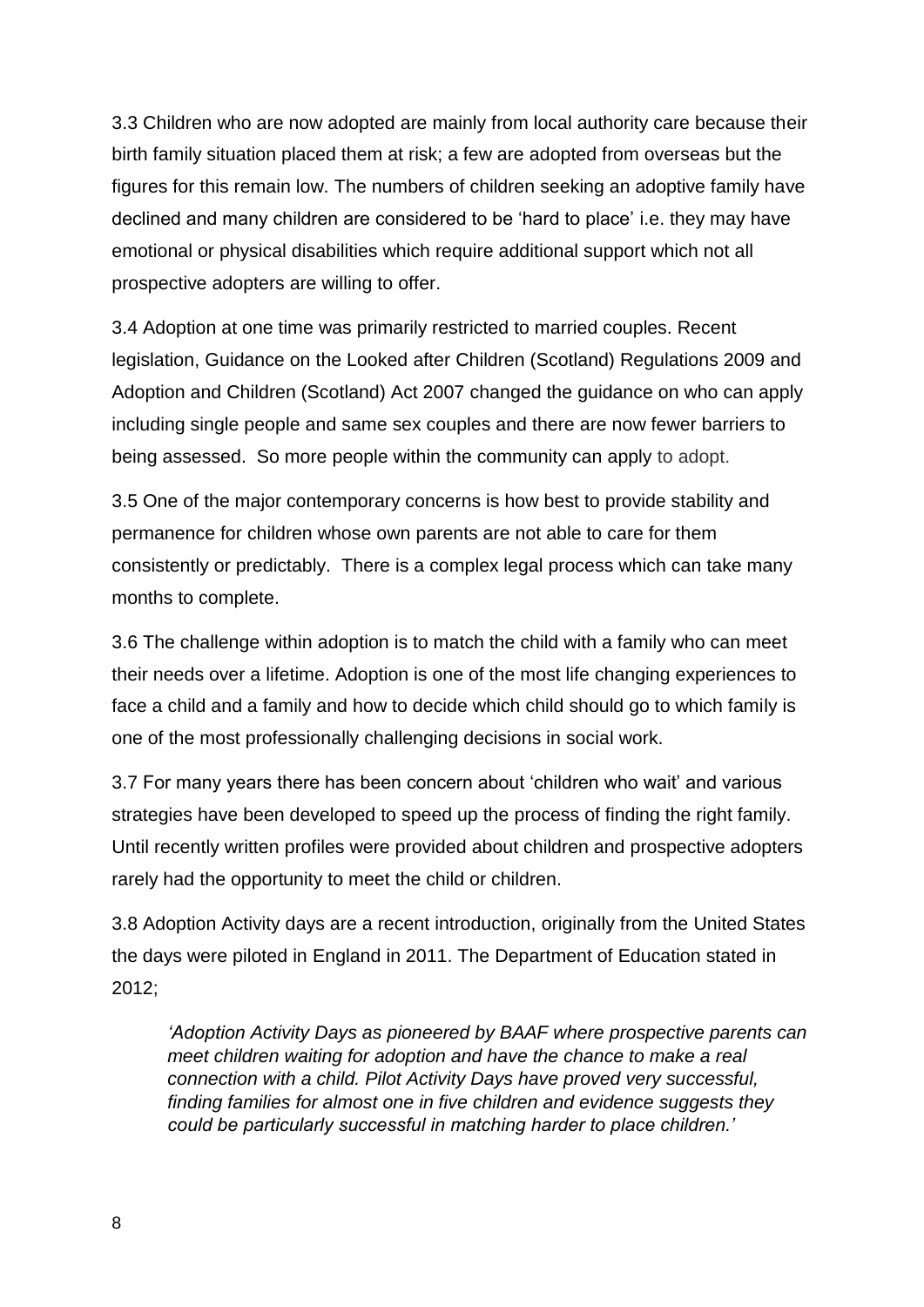3.9 The 17 principles are set out in the BAAF handbook on how to organise and Adoption Activity Day.<sup>2</sup> There is list of principles and values which underpin Adoption Activity Days, the first is central to the process.

*'Ensuring the safety and emotional and physical wellbeing of children are paramount and are at the heart of an Adoption Activity day – think child.'* 

A further principle states that it is important to be 'Acknowledging *and supporting the anxiety and emotional intensity and impact of activity days on all.'*

3.10 Matching child and family is complex and there are different approaches e.g. the work of the Hadley Centre at the University of Bristol<sup>3</sup>. We are still learning about what works and the long term effects of Adoption Activity Days will take time to become clear.

3.11 There are risks throughout the process of adoption, the highest risk being that the placement will fail. But also that children who do not have a permanent placement will 'drift' in care. Current research tells us that the majority of adoptions succeed in providing a stable home for a child. However the most recent and comprehensive study of adoption and adoption disruption concluded that;

*It is probably safe to conclude that the proportions of adoptions that disrupt postorder lies between 2% - 9*%.<sup>4</sup>

## **4. Why hold an Activity day?**

4.1 Finding families for children is a difficult process and in Scotland there is a shortage of suitable families wanting to adopt a child. There can also be a missmatch between the children who prospective adopters have in their minds and the children who are available. Most prospective adopters are aware that even if they want a young baby they are unlikely to be matched with them. However research<sup>5</sup> has shown that the majority of prospective adopters would prefer a child under the age of five years.

 $2$  Adoption Activity Days BAAF 2014

 $3$  An exploration and development of matching practices: Danielle Turney and Julie Selwyn in collaboration with Coram BAAF (2013-2015)

<sup>&</sup>lt;sup>4</sup> University of Bristol study

<sup>&</sup>lt;sup>5</sup> In this study I have drawn on a recent and major research study Beyond the Adoption Order, challenges, intervention, disruption 2014 University of Bristol Department of Education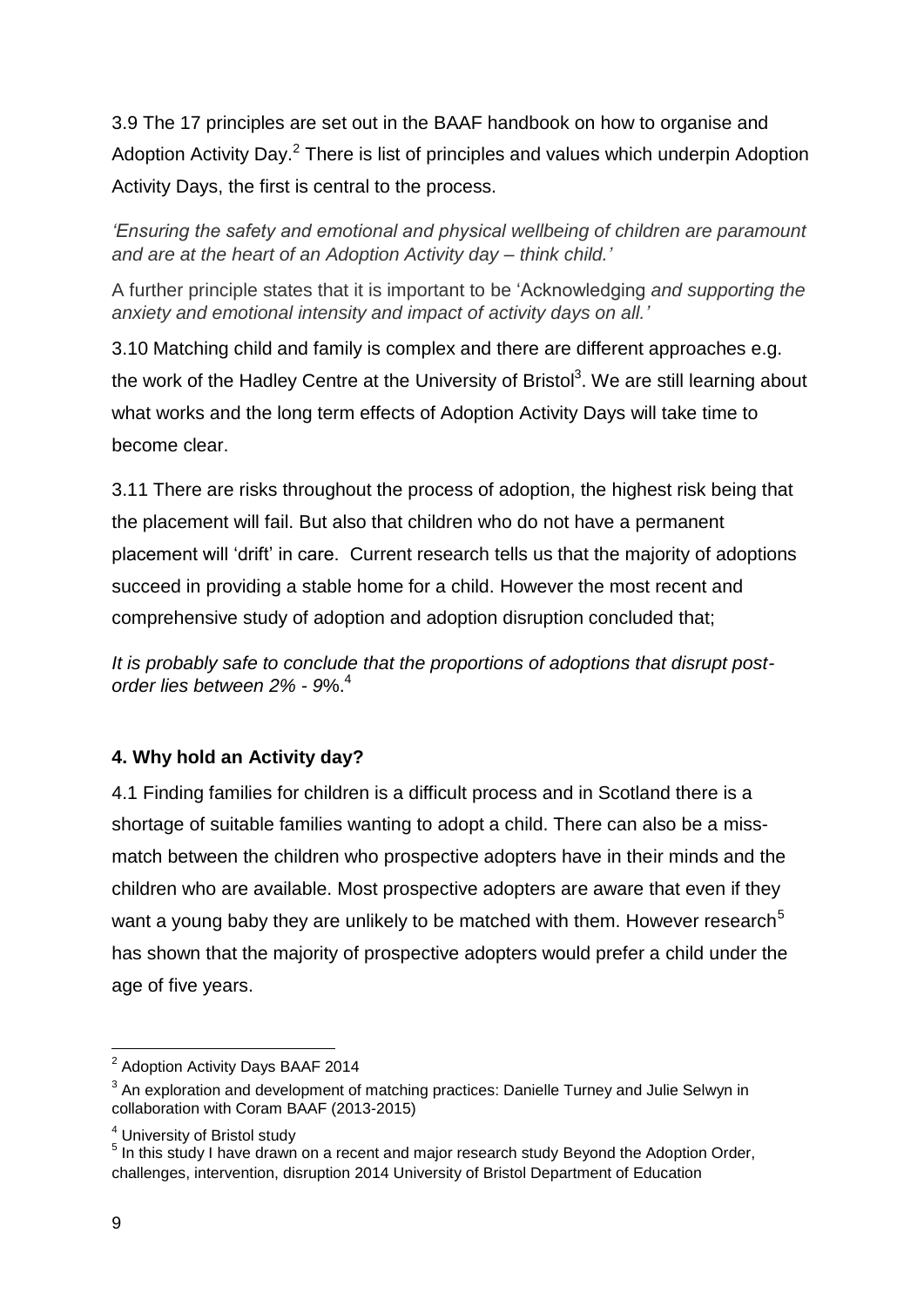4.2 The most recent research on disruption in adoption has found that three-quarters of children who experienced a disruption were more than four years old at placement with their adoptive family. Children who were four years old or older at placement were 13 times more likely to disrupt than those who were placed as infants. These findings support much of the previous research and the government's attempts to reduce delay in decision-making. This much larger dataset highlights the impact of delay.

4.3 The work of Scotland's Adoption Register steering group found that as of 21<sup>st</sup> September 2015, 149 children and 61 families were seeking placement – again reflecting the usual disparity between children in need of adoption and families available to adopt. $6$  There is a real need to try every possible means to find more families for children and where appropriate to speed up the process of matching children with families. The Activity day is one potential way of doing this.

## **5. Organising and planning an Adoption Activity Day**

*'Any day which runs so smoothly and looks so effortless has to have been very well organised'*

Comment by a prospective adopter.

5.1 The organisation of the day can be divided in to three broad stages.

## **5. a. Planning in advance and identifying the children.**

5.2 The concept of the activity day has been recognised as a helpful method of family finding for children who may wait much longer for a family, for example older children, larger families and children with additional needs.

5.3 This initial event was organised by the West of Scotland Consortium and the North East Consortium and in this event the children all came from the West of Scotland. Work was undertaken by the staff at Scotland's Adoption Register to recruit children awaiting adoption, inform prospective adopters and their social workers, and the social workers and foster carers of the children.

<sup>&</sup>lt;sup>6</sup> Extract from notes of Steering group 22.09.2015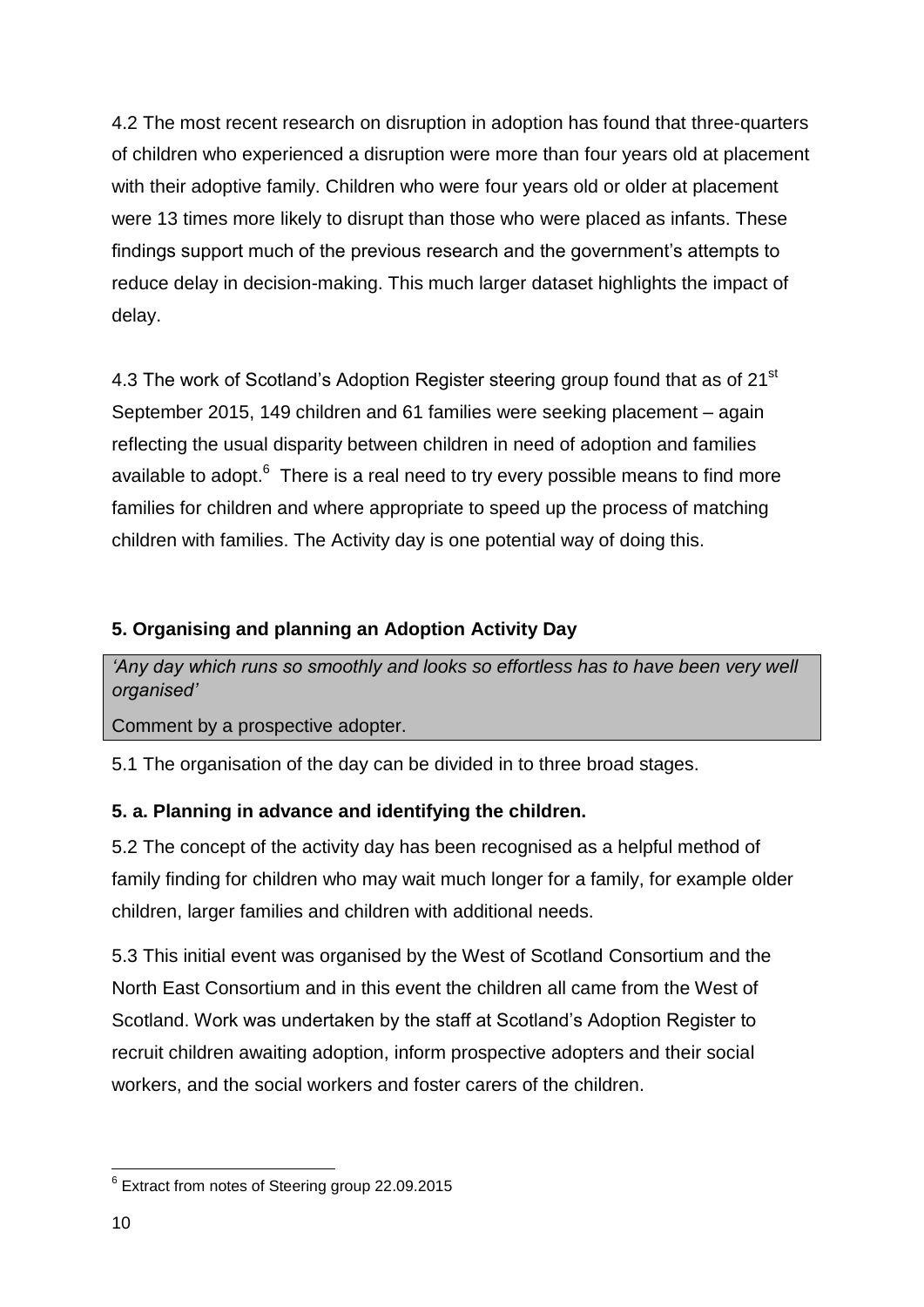5.4 A steering group was set up to plan the event and part of their role was to prepare for the event and to take part in the briefings.

5.5 The organisation of numbers of children and people was quite complex, there was concern that the event was not too big and not too small. Some of the days in England had hosted up to a hundred people, prospective adopters, foster carers, social workers and children. The steering group wanted this event to be manageable and 20 children were identified with their foster carer, social worker, prospective adopters and some of their social workers also attended. 19 children were identified to attend the day in South West Scotland with ages ranging from 18 months to nine years. 23 Families were identified, with nine coming from English agencies. Approaches were made to agencies in the North of England in order to ensure there would be enough prospective adopters in relation to the number of children. The possible legal and financial complications were acknowledged but it was also noted that a considerable number of cross border placements are being made by agencies.

5.6 The steering group noted that; 'Only *two families were referred from Local Authorities which shows a worrying trend in the number of prospective adopters available through LA's.'*

A modern secondary school was identified as a suitable venue as it had a selection of large and smaller areas and catering facilities. Separate briefing letters were sent to foster carers, prospective adopters and social workers.

#### **5. b. Organising the process of the day.**

5.7 The theme was Pirates and Princesses and children and adults could come in fancy dress if they chose.

In summary there were volunteers whose roles were to support the day, meet and greet arrivals and help with refreshments. There was a range of activities for the children, including face painting, soft play, crafts and outdoor play.

5.8 The prospective adopters were expected to engage in play with the children, there was limited but appropriate information available to them, and they were advised not to ask personal or intrusive questions. The children were free to play wherever they wanted and to go from one activity to another.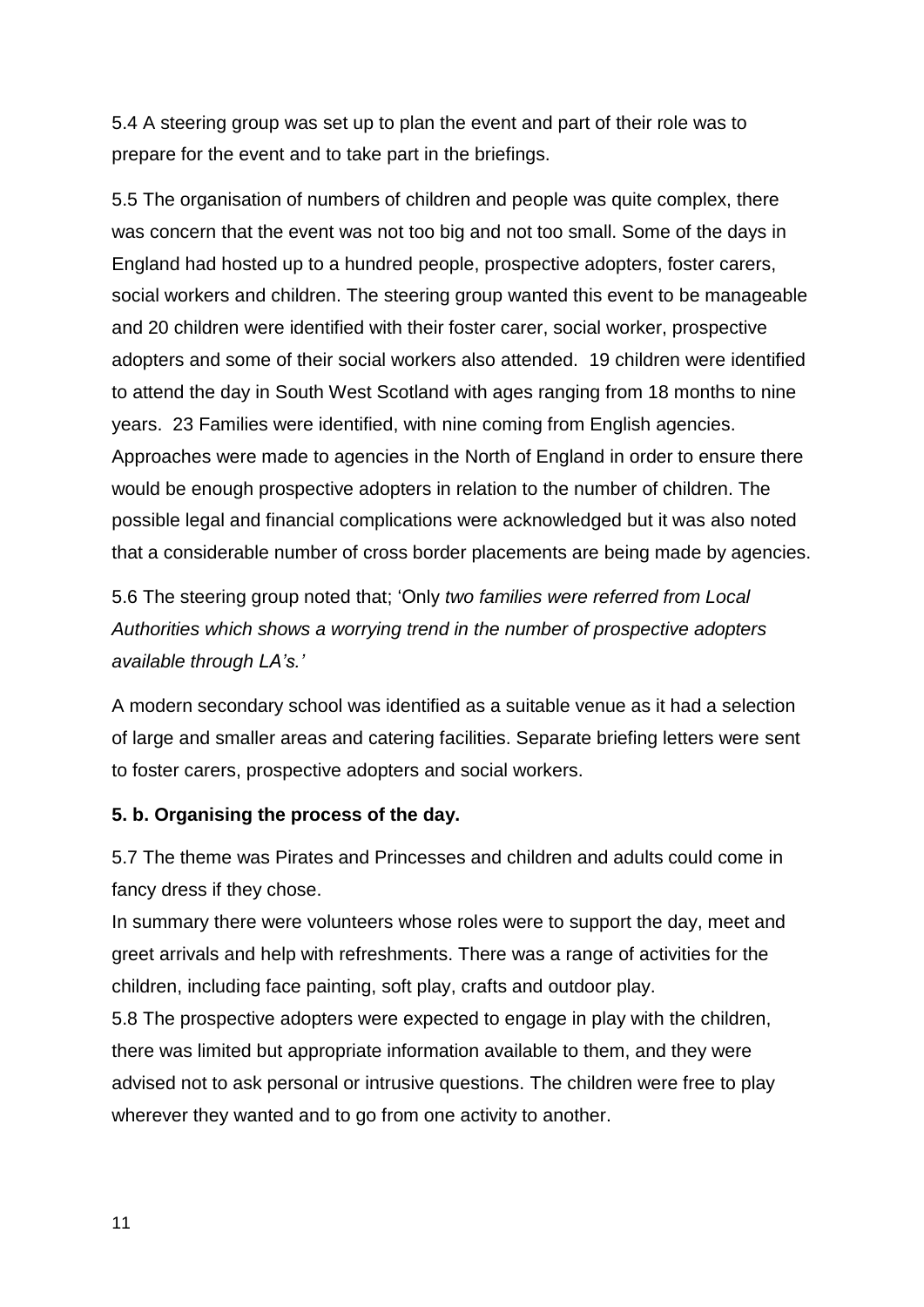### **5. c. Follow up to the day.**

5.9 All participants were asked to complete questionnaires which were returned and collated by staff at Scotland's Adoption register. The steering group also reflected on the process of the day.

5.10 I attended the day as a volunteer and I was able both to observe and talk with prospective adopters, social workers and foster carers.

5.11 All adults were told of the evaluation and that I was present on the day. I gave all participants a card and invited them to contact me if they wanted a separate discussion. There was a good response from all groups of adults who took part and I had separate interviews with 20 people, foster carers, prospective adopters and social workers. The small advisory group set up to feed into the evaluation met and discussed key themes of the day.

5.12 There were 14 immediate expressions of interest in the children who attended the event**.**

#### **6. What did participants think about the event?**

6.1 Overall the feedback from the adults has been very positive and many of the children are reported to have enjoyed themselves. There were exceptions, one child in particular was reported by her carers to be unsettled and distressed following the event. Some foster carers had a number of criticisms but still felt the event was worthwhile. Prospective adopters were nearly all very positive about the event, although some described it as rather overwhelming. Social workers supporting prospective adopters and children were also positive, although again there were some thoughts about which children should attend.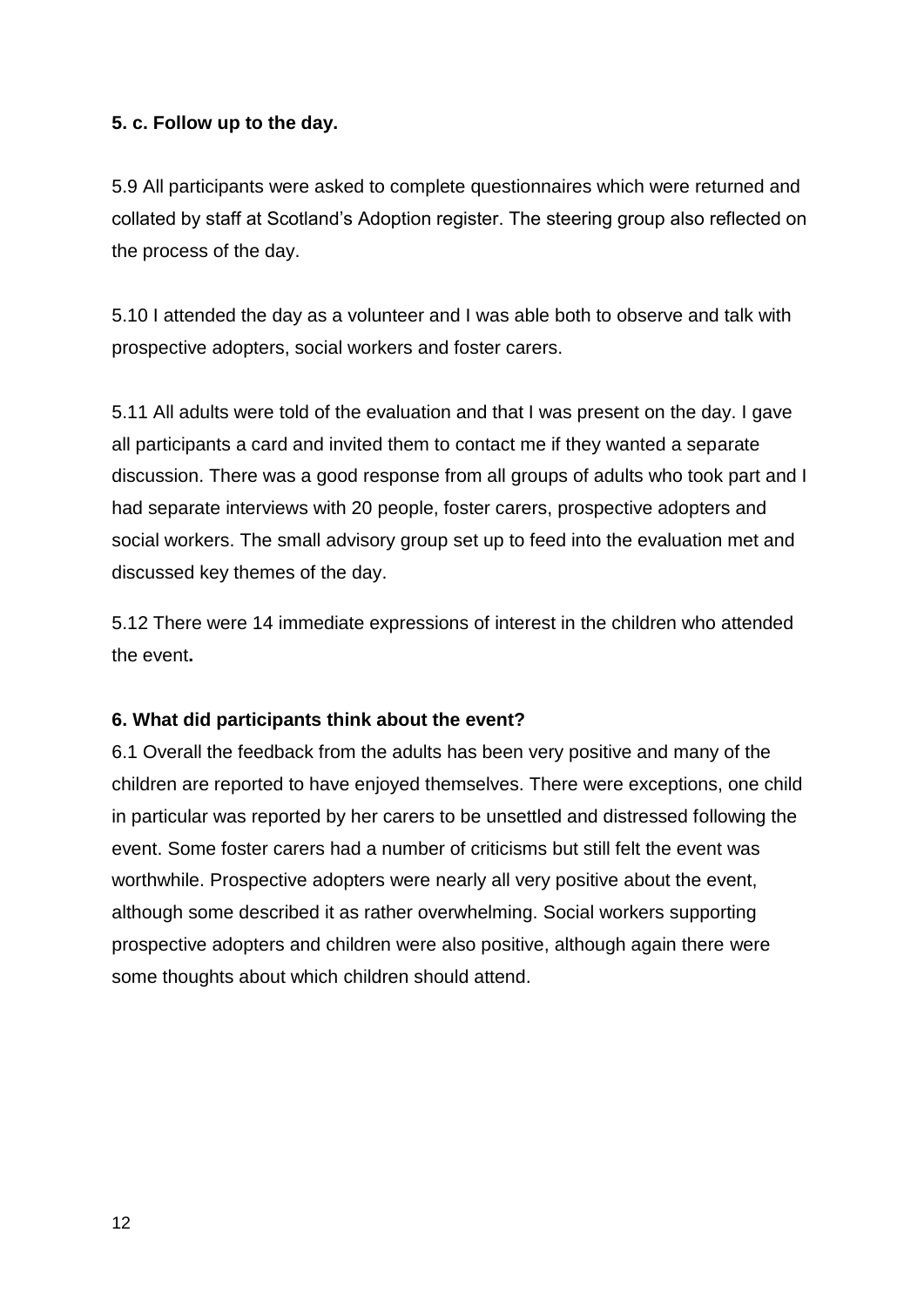### **7. The children**

*'It appeared to be a positive experience for the children as they got to play with children in a similar situation to themselves and they all seemed to enjoy it.'* Comment from prospective adopter.

*'I do think the majority of children did enjoy the event. One child from our authority struggled towards the end as a result of his additional needs and perhaps this should be taken into account on the future.'*

Comment from social worker for a child.

7.1 The children ranged in age from 18 months to nine years old. Some were there with their brother or sister, some were on their own. All came with their foster carers. Although it would have been helpful to be able to hear directly the views of the children, this would not have been appropriate given the potential for unsettling or worrying them. Also many were too young to fully understand the process.

7.2 The children had all been prepared by their social workers and foster carers for the event. Appropriate to their age and stage they had some knowledge that although they were attending a party, the party was a special one concerned with their possible future family.

7.3 On the day most of the children joined in the activities and were willing at different levels to engage with the adults. Some stayed close to their foster carers, others set off the play with the cars, paints etc. Two young boys appeared to relate little to the adults and tended to wander about at times looking at little lost. There was quite a high degree of noise and it could be they were unsettled/ troubled by this. Their carers and social workers engaged with them and made sure they were alright. One little boy became very distressed and his carer was provided with a quiet space and toys away from the bigger group.

7.4 The feedback from foster carers about the impact on the children has been varied. One foster carer was very concerned at how an older child had reacted. The carer thought that the event had brought home to her that she was going to be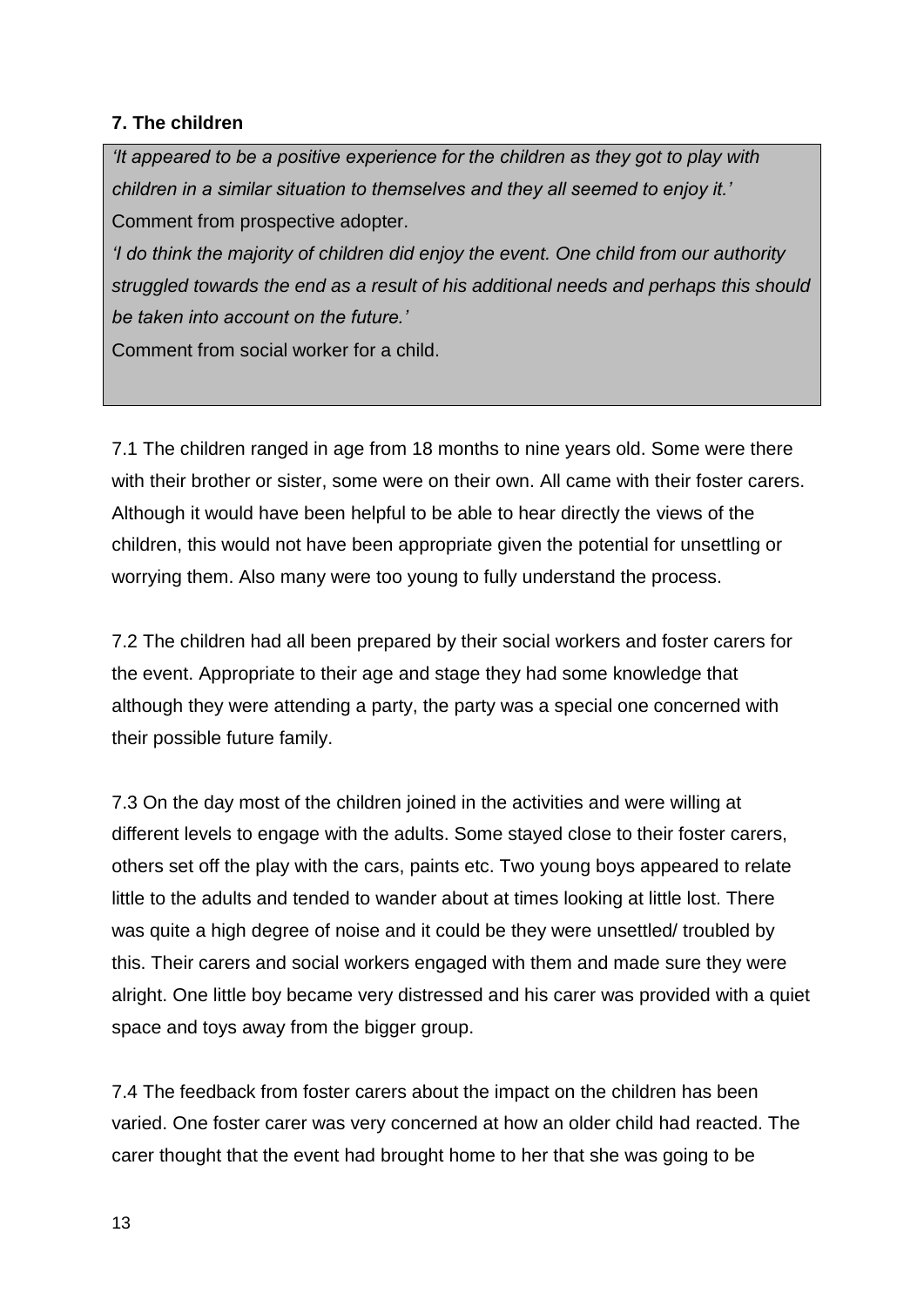expected to move from the foster home and whilst she may have been told this, the event clarified it for her.

7.5 Some younger children were reported to have enjoyed the day but were very tired on return. On the whole it was the older children predictably for whom the event had most meaning. One child paid considerable attention to one family of prospective adopters and her carer was concerned that she had 'claimed' them without perhaps realising that any future interest in her would have to come from them.

7.6 Some foster carers expressed the view that the events were not suitable for older children and there was risk the child felt they were being 'checked out' and if it did not result in a placement they had 'failed'. However another foster carer wondered if attending gave the child a better sense of involvement in the process.

7.7 As this feedback suggests the children found the experience and party like atmosphere enjoyable, the activities were intended for their respective age ranges. Whether it did more than this is difficult to know. One of the issues discussed at the activity day steering group was power, does the child have any? Do they feel powerless in the adoption process? Could taking part in a day like this give them a better sense of involvement?

7.8 The research study by the University of Bristol team asked young people now in their late teens what they thought about being adopted and what advice they would give today. The findings were as follows;

*'Thinking back to when they first moved into their adoptive home, young people talked about not understanding what was happening and not being asked if they wanted to be adopted.' 7*

**<sup>.</sup>** <sup>7</sup> Beyond the Adoption Order, challenges, intervention, disruption 2014 University of Bristol Department of Education page 232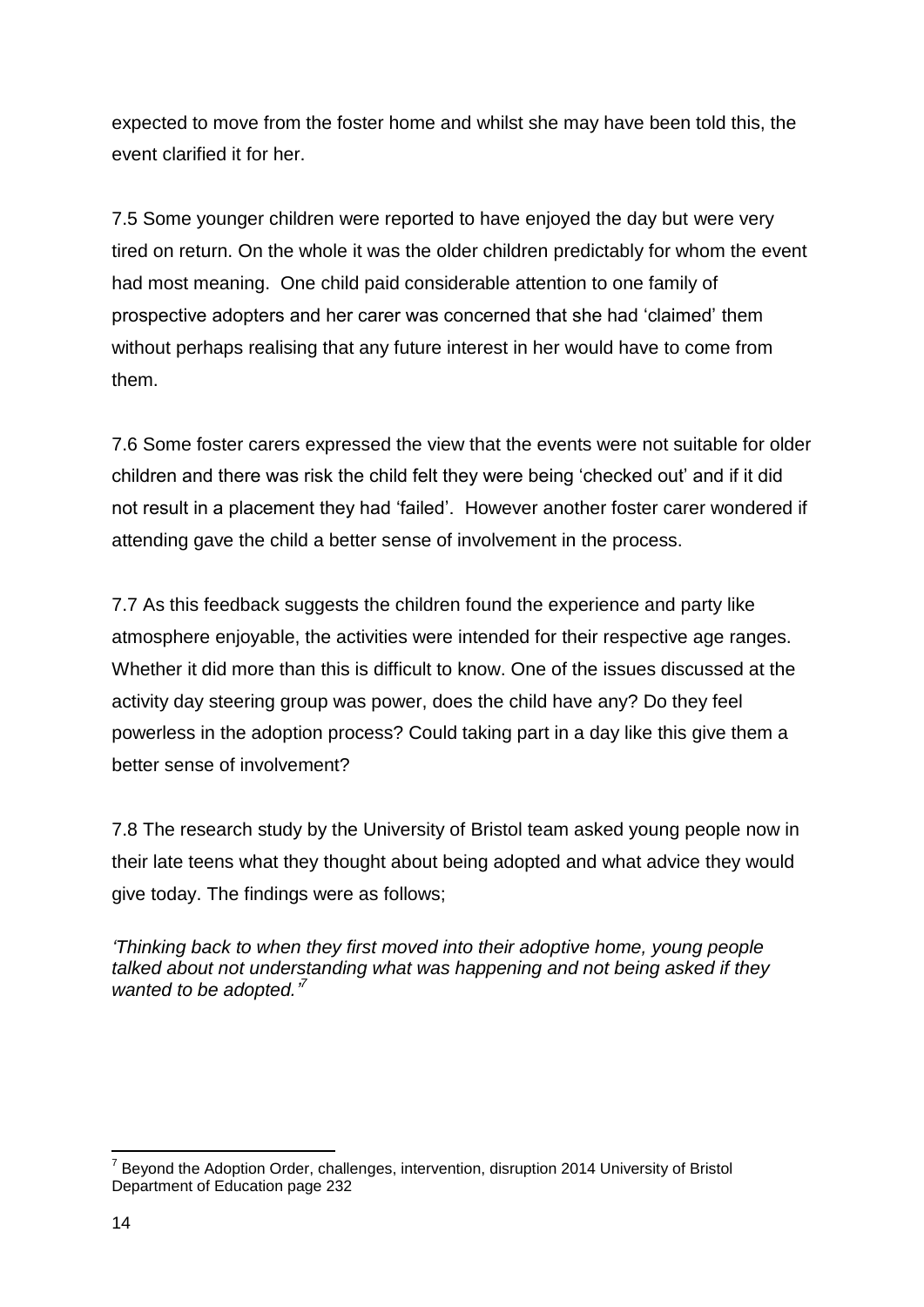7.9 At the conclusion of the study the young people were asked if there were any other points that they would want to make and the included the following;

*'Young people not being listened to and not being believed. This was in relation to children not having a voice in adoption and the young people thought that any child over four years should have to agree to adoption.'*

## **8. The foster carers**

*'In my opinion it was a fun day for the child we foster. As he is only two years old he would not understand anything else about it.'*

Comment from a foster carer

'*We work as a team and we were disappointed we could not both come. Keeping the numbers down was a factor but we would have liked to able to talk it over afterwards. Also our child asked why we didn't both come as she's used to us going together places. She enjoyed the day but was very tired afterwards. There has been interest expressed in her so we are pleased.'*

Comment from a foster carer

8.1 Fewer of the foster carers completed the feedback forms than the other people involved. About a quarter of foster carers responded to the written feedback. I interviewed five in their own homes and was able to have in depth discussion about their views of the process and the impact on the children. I also talked with foster carers at the Adoption Exchange event. Foster carers were more inclined to be critical in a discussion than when completing the feedback forms.

8.2 Foster carers had the most mixed views about the event, some admitted they had been opposed to it at the beginning but had warmed to the process when they had the chance to talk with their social worker and appreciated how well the event was organised.

8.3 The main anxiety on the part of foster carers was the potential for upsetting particularly the older children. One foster carer said they would not be willing to bring an older child if they were caring for one in the future as they felt the child would feel they were being 'selected.'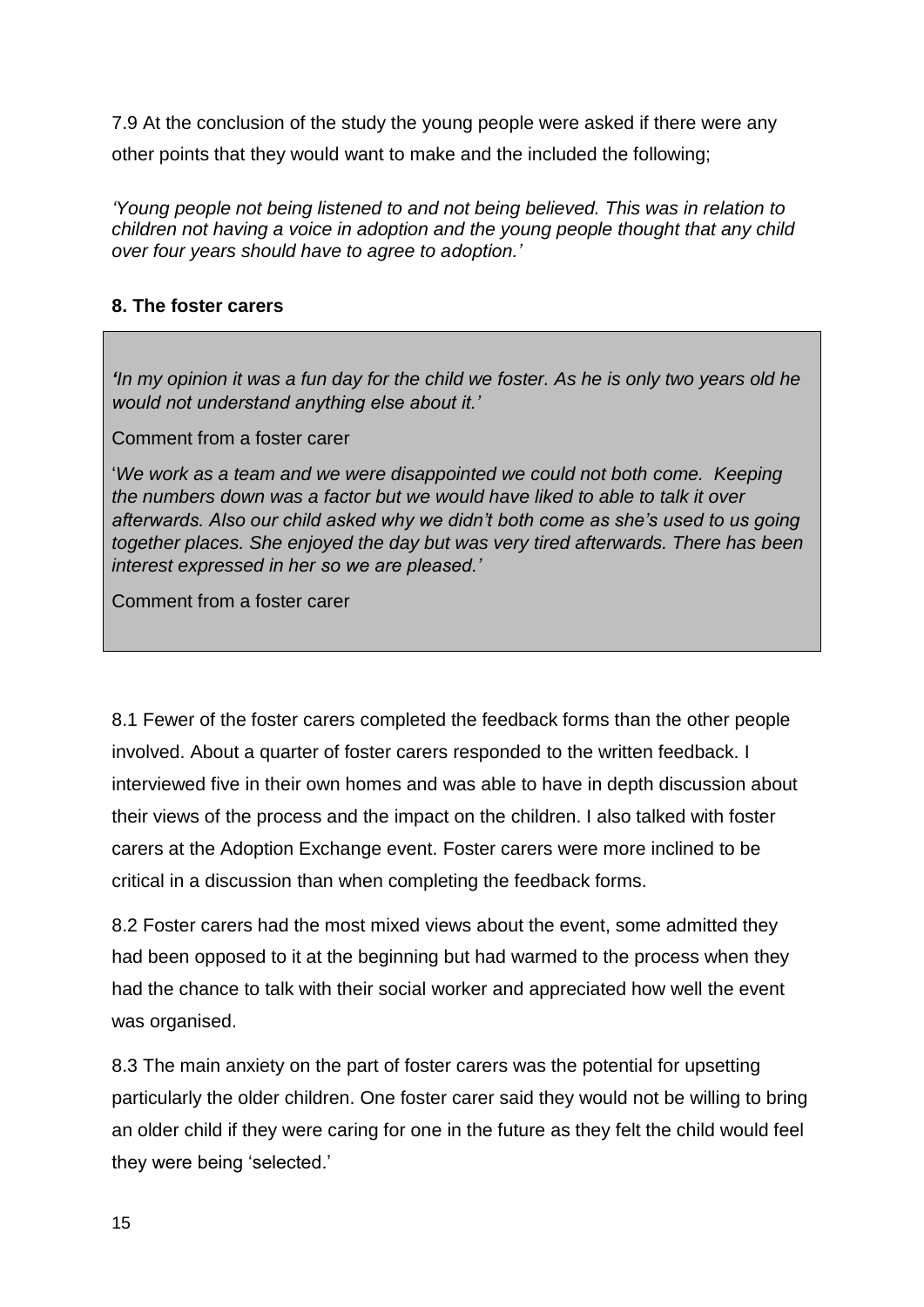8.4 Another family felt that preparation was the key and that the event had focused their child's social worker into talking with him about his future which they believed was long overdue.

8.5 All the foster carers I met were unhappy that both of them could not come, they appreciated the need to keep numbers of adults down but two suggested having fewer volunteers and asking foster carers to help out with catering etc. They thought the children would be pleased to see them joining and having some responsibility and this could improve their sense of security on the day. Some foster carers had found the day uncomfortable they were advised to 'hang back' and let the prospective adopters play with the children which they recognised as appropriate but for some children confusing.

8.6 Foster carers thought on the whole the venue was good but there were not enough quiet spaces. One foster carer thought each family should have a 'recognised base' where the child could return to for a snack or a drink or a cuddle. They suggested each family having a brightly coloured picnic blanket with camping chairs for the adults. The children could bring a favorite cuddly toy to sit on the blanket whilst they were away playing.

8.7 The fancy dress aspect of the party produced conflicting opinions from carers. Some were very opposed on the grounds that the prospective adopters should be dressed as 'real' people and not hiding in a costume. They also pointed out that for some children this could be frightening and even bring back unhappy memories. Several foster carers also thought that the children should not arrive in fancy dress but could dress up if they wished later.

8.8 Other foster carers welcomed the fancy dress as adding to party atmosphere and making it fun for the children. They felt that by keeping the 'event light' there was less risk to the children's emotions if they were not 'chosen'. Adults in fancy dress protected the children from feeling this was a formal process like school or a Children's Hearing.

8.9 The views of the foster carers reflect at times diverse views but were all firmly rooted in what is best in their view for the child. The research from the University of Bristol found that in placing children for adoption;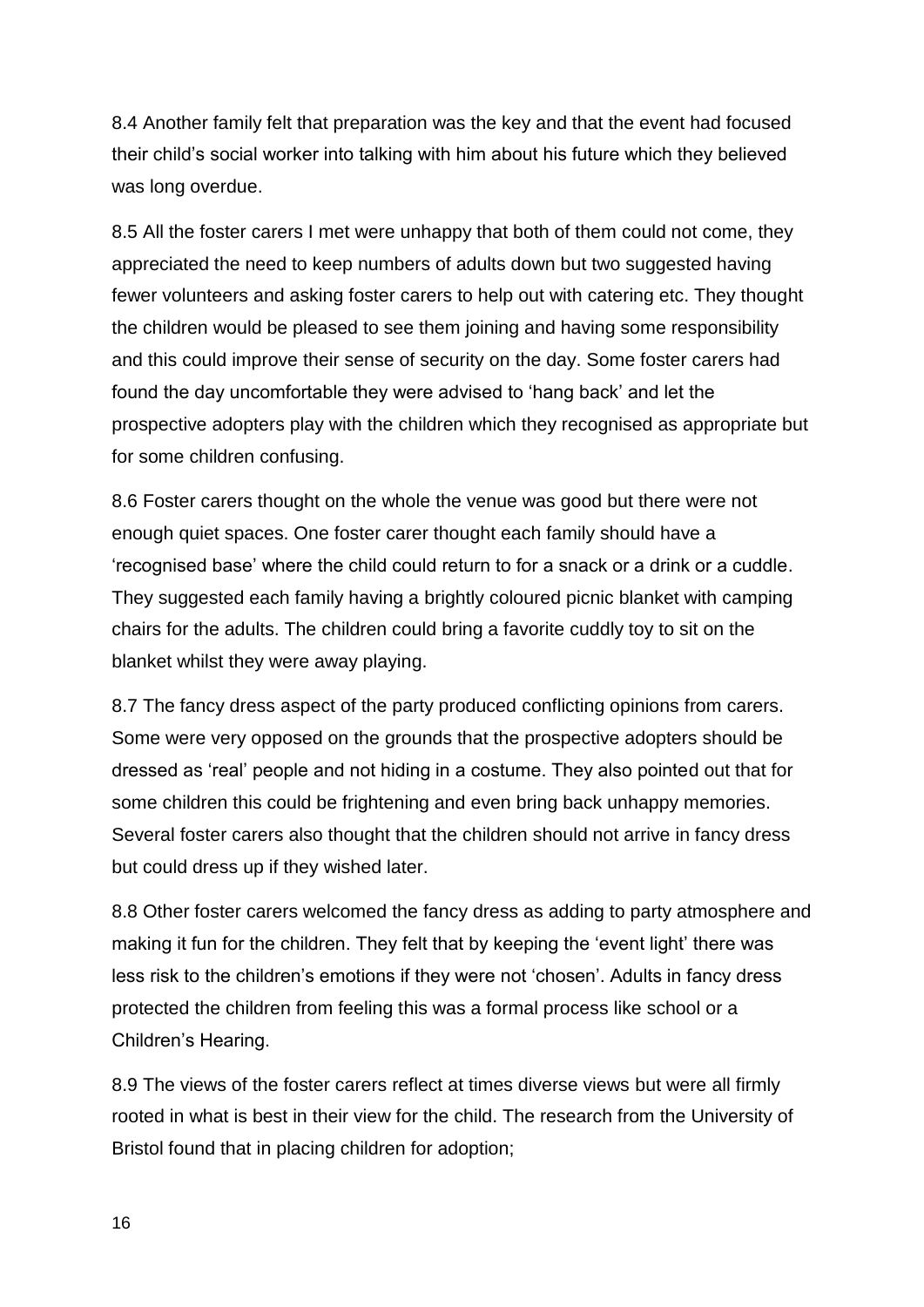*'The role of the foster carer during the introductions and transition was crucial. The majority of foster carers (61%) were welcoming. About 30% of foster carers were less helpful and obstructed the move. Those adoptive families who had not been supported by the foster carer in the transition were more likely to be families where the child had left home earlier and the adoption had been less secure.'*

#### **9. The social workers for the children**

*'I think it was positive although I am still not convinced that the children should be made fully aware of why they are there. I explained to the child I accompanied that it was a party and there would be children there who were waiting for a mummy and daddy and parents who were waiting for a child.'*

#### Comment from social worker

*Preparation of the children for this event is vital although it's a party it's got a purpose which most parties don't have and we should never deceive children even indirectly. Their foster carers were very experienced and did a lot of the preparation and we worked together. I do think both carers should have been able to come, the front line is the foster carers and their support is vital, how can the child talk to a carer about the event if they weren't there?*

Comment from social worker

9.1 The social workers for the children emphasised the importance of preparation and valued the very good organisation of the day which they felt helped it run smoothly. Some felt that there were not enough activities/toys for the younger children and that there should have been a special area for them.

9.2 One social worker referred to a 'sense of fun' which permeated the day. And that allowed the children to feel at ease with so many strangers. Another social worker emphasised that all children are different and there will never be a 'one size' fits all. Some children do not like parties they may remind them of being in families where adults became drunk and out of control. Also some children are abused at 'parties' and therefore there cannot be an assumption that all children can be considered for an activity day.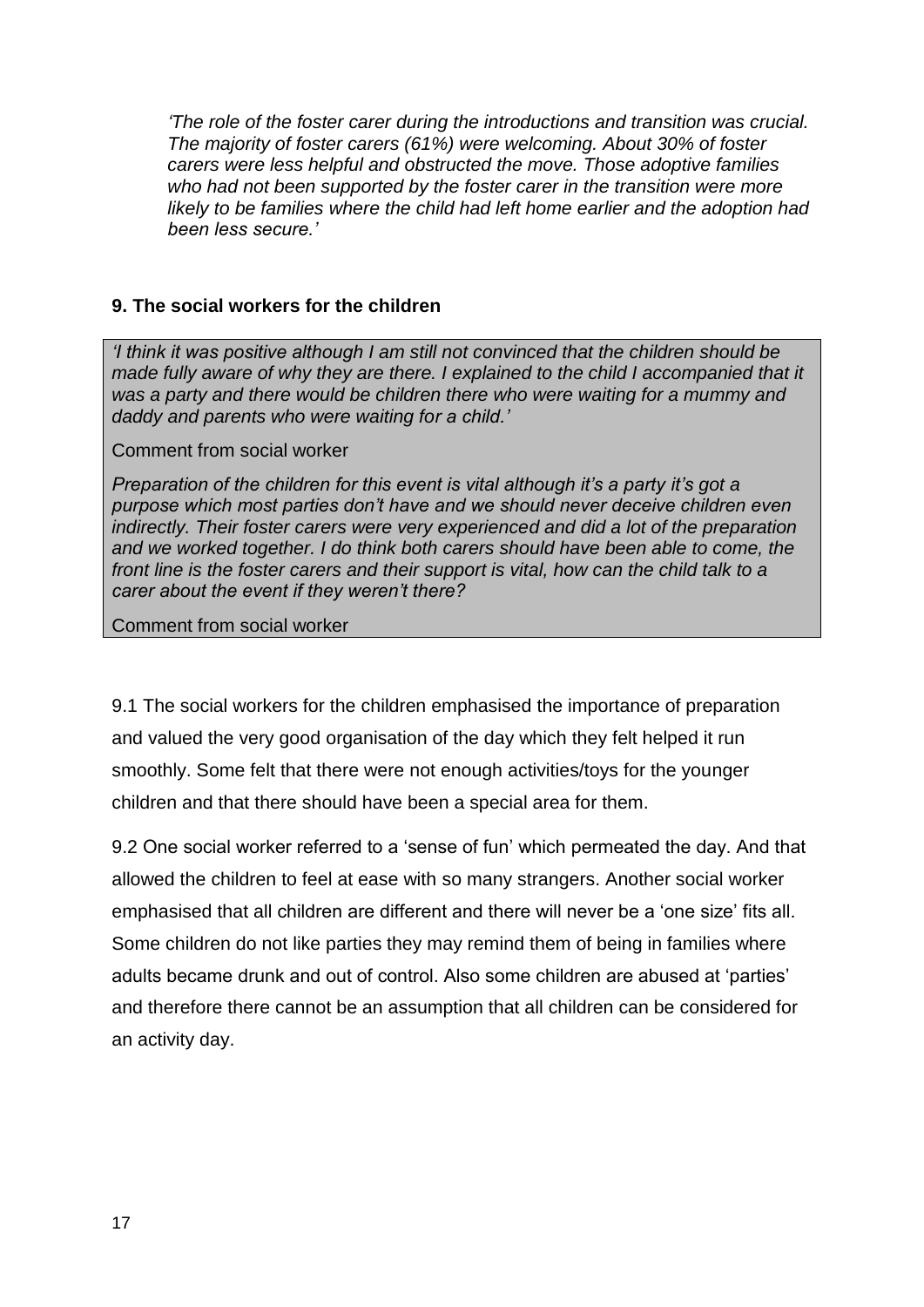9.3 The issue of 'hard to place' children was raised by several social workers, this is a difficult term and one social worker suggested perhaps should be substituted for 'children whose needs require a special family'. Although all adoptive families are special in some ways. In England there have specific activity days for these children which the workers thought had advantages, as the families attending had already expressed an interest and the day brought home to them the potential and personality of a child who on paper looked to have limited potential. However it would be unlikely for Scotland to have sufficient numbers of children within a reasonable geographical area. Some social workers felt that the first activity day should have catered more widely for children with additional needs and that there had been missed opportunities to include a small number of children who have been waiting a long time for a family.

9.4 The research by the University of Bristol found that many adopters of children considered that the children had not been well prepared and the children who were least well prepared were most likely to have disrupted placements. The research noted that social workers should;

*'Be aware of the development and capacity of individual children with adoption plans. Social workers need to work with children's ambivalence, ensure children understand why they cannot live with their parent, and prepare them for placement. Adoption is a process not an outcome and children need to be helped to understand what is happening in their life. Children stated that they did not understand what was happening to them or why they could not live with their families at the time they were placed for adoption.' 8*

## **10. The prospective adopters**

*'We were really worried about coming, our social worker reassured us but the thought of meeting the children seemed very daunting, supposing they didn't like us. But it worked out fine it was very well organised with lots going on so we could blend in. I found talking with the children difficult we were meant to be casual but interested. It wasn't casual for us it mattered so much.'*

Comment from a prospective adopter

'*Really good, all seemed to enjoy themselves. (Although could see some overwhelmed) Perhaps more quiet areas.'* Comment from a prospective adopter

 8 Beyond the Adoption Order, challenges, intervention, disruption 2014 University of Bristol Department of Education *Chapters 13 and 16.*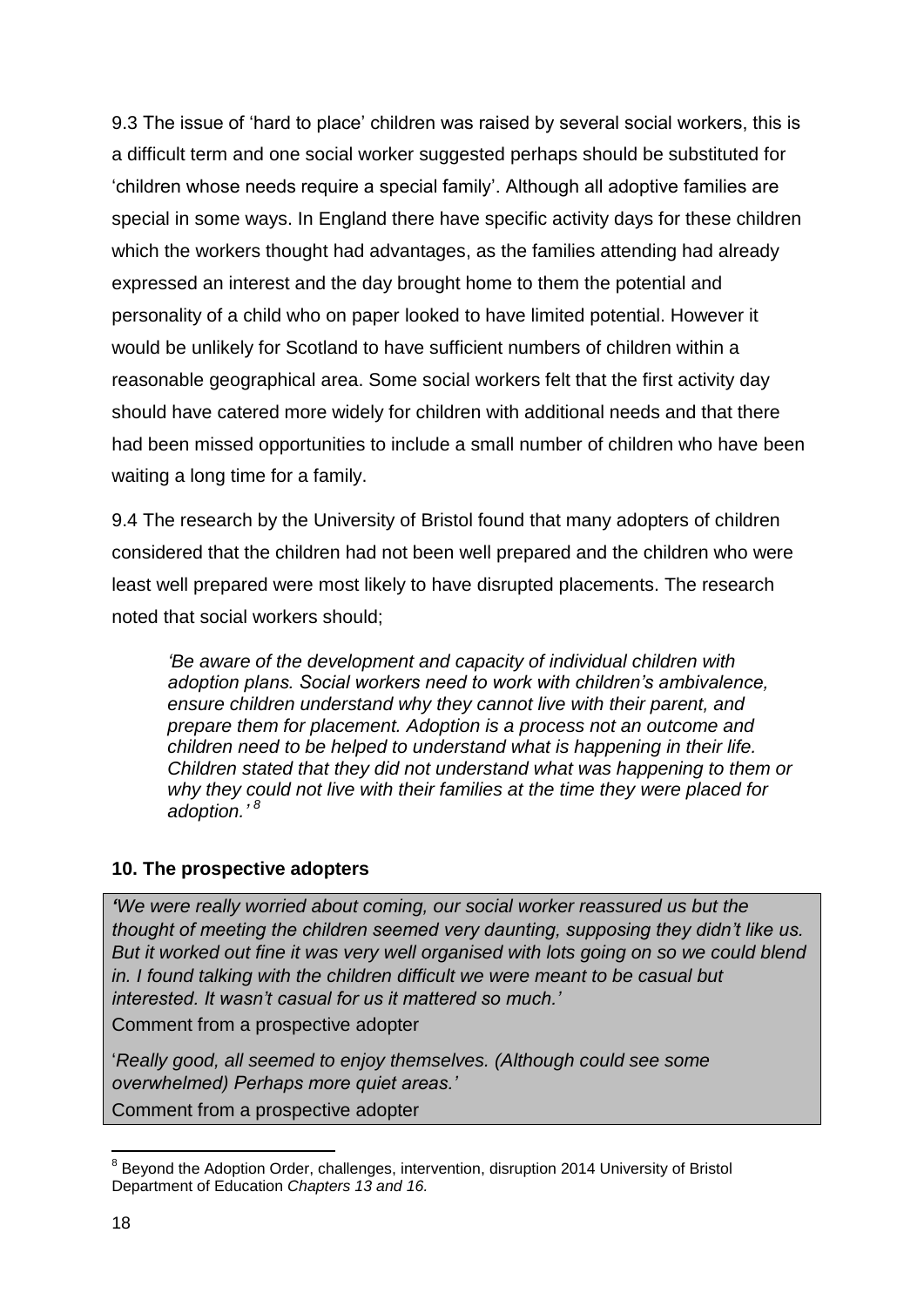10.1 All the prospective adopters completed feedback forms and all were very positive, their comments were invariably focused on the children's experiences. Some said they felt overwhelmed by the size of the event and the noise level.

10.2 I also interviewed four prospective adopters in their own homes and I travelled to the North of England to meet one family. These in depth discussions were worthwhile as whilst being very child focused in their feedback forms, the adopters were more willing to discuss their own feelings and attitudes to the events in a personal discussion.

10.3 The prospective adopters I met enjoyed the aspect of fancy dress and felt that it conveyed to the children that they were 'fun' people who were willing to join in. All had no difficulty engaging with the children and put this down to the fancy dress. It may also have been due to a willingness to sit on the floor and join in as appropriate.

10.4 Some adopters had also attended activity days in England and they felt that the one in Scotland they had attended whilst being quite large was not as overwhelming as some of the larger events held in England. As there are more adopters than children waiting currently in England, the adopters felt that there was a sense of underlying competition between families which was much less evident in Scotland.

10.5 The prospective adopters did think that meeting the children could lead to them widening their choices and what they could offer a child.

10.6 The research by the University of Bristol found that there was a delicate balance to be achieved between respecting the views of prospective adopters about the children they felt they could offer a home to, and the risks of persuading them to alter their views. One of the recommendations of the study was to;

*'Improve linking and matching practice to remove the sense of 'winners' and 'losers' in the process, and discourage the stretching of adoptive parents' preferences. Matching a child with adoptive parents whose expressed preferences are different to those of the child increases risks of disruption.' 9*

 9 Beyond the Adoption Order, challenges, intervention, disruption 2014 University of Bristol Department of Education page 301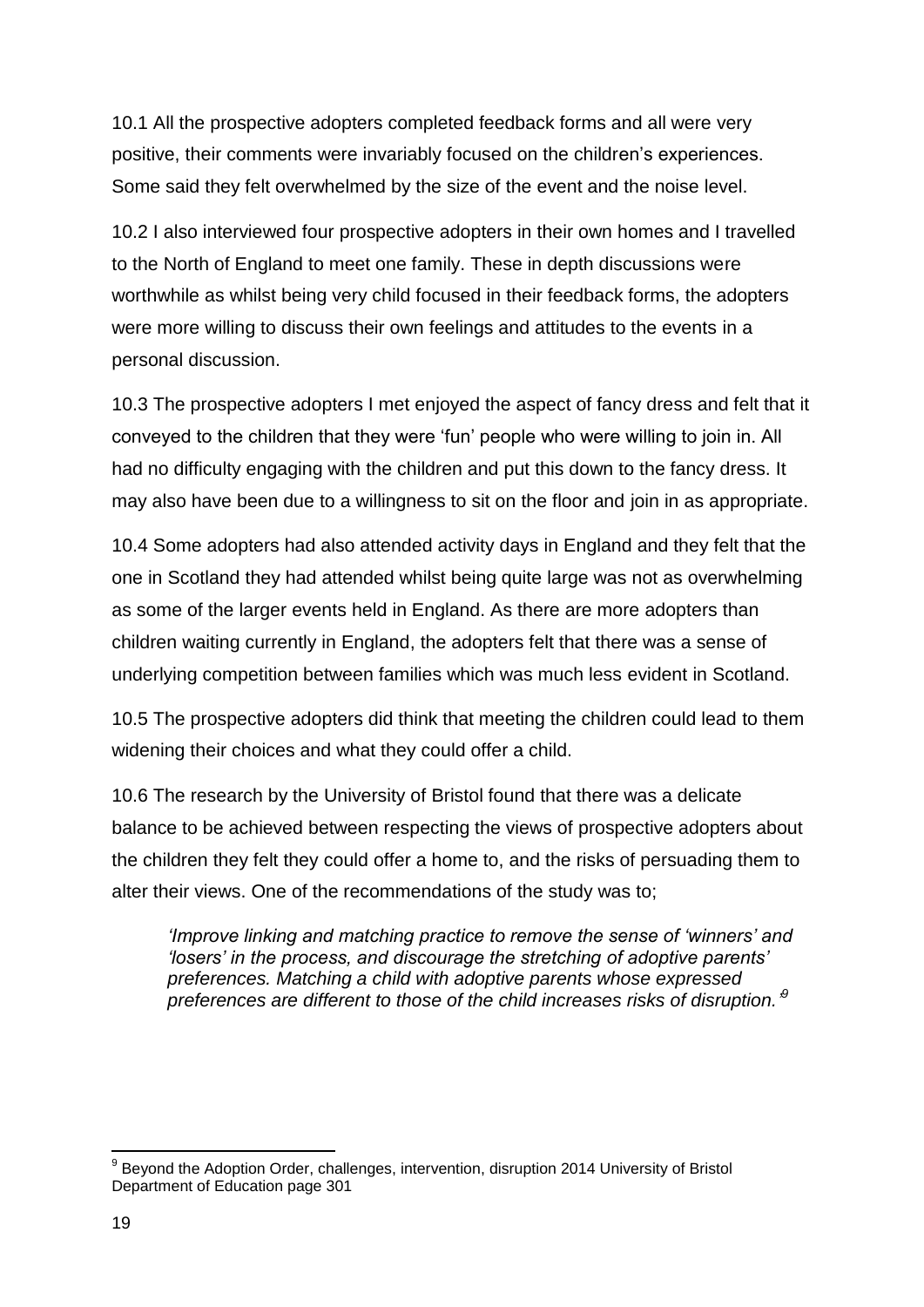### **11. The social workers for the adoptive parents**

*'More information shared with Social workers beforehand re the children attending? If I had known the age range, I might have suggested other couples attend. It would have been nice if adopters were given an idea of how the children were prepared for this day, in terms of understanding what it is for?'*

#### Comment by social worker

*'My adopters found the experience positive but also they felt more overwhelmed by the presence of the children than they had anticipated. They thought they would have done better at engaging and playing with the children but found in reality they were anxious and overwhelmed and this hindered their ability to relax and engage naturally.*'

*'*Comment by social worker

11.1 The social workers for the adoptive families were not all present but there was a good response of written feedback. Their responses recognised the experience of the children and also of the prospective adopters. I was able to meet with three social workers and I was also able to talk to two staff at the Adoption Exchange Day who were responsible to recruiting prospective adopters in England.

11.2 The staff who had experienced several activity days in England were very positive about them and felt they gave people wanting to adopt another view of the process and the chance to meet other adopters in different contexts. The staff discussed some prospective adopters who in their view were unwilling to be flexible in the children they wanted to adopt, they felt a minority had too high expectations and wanted the 'perfect' child. They felt the activity days brought families into contact with 'real' children and that having met older children, sibling groups and children with additional needs they were more willing to think again about children they could care for.

11.3 The social workers for the adopters were aware of the emotional impact on their families and that all had found the event stressful. Whilst they thought the briefing on the day was useful some adopters had said they were too keyed up at the thought of meeting the children to take in what was being said.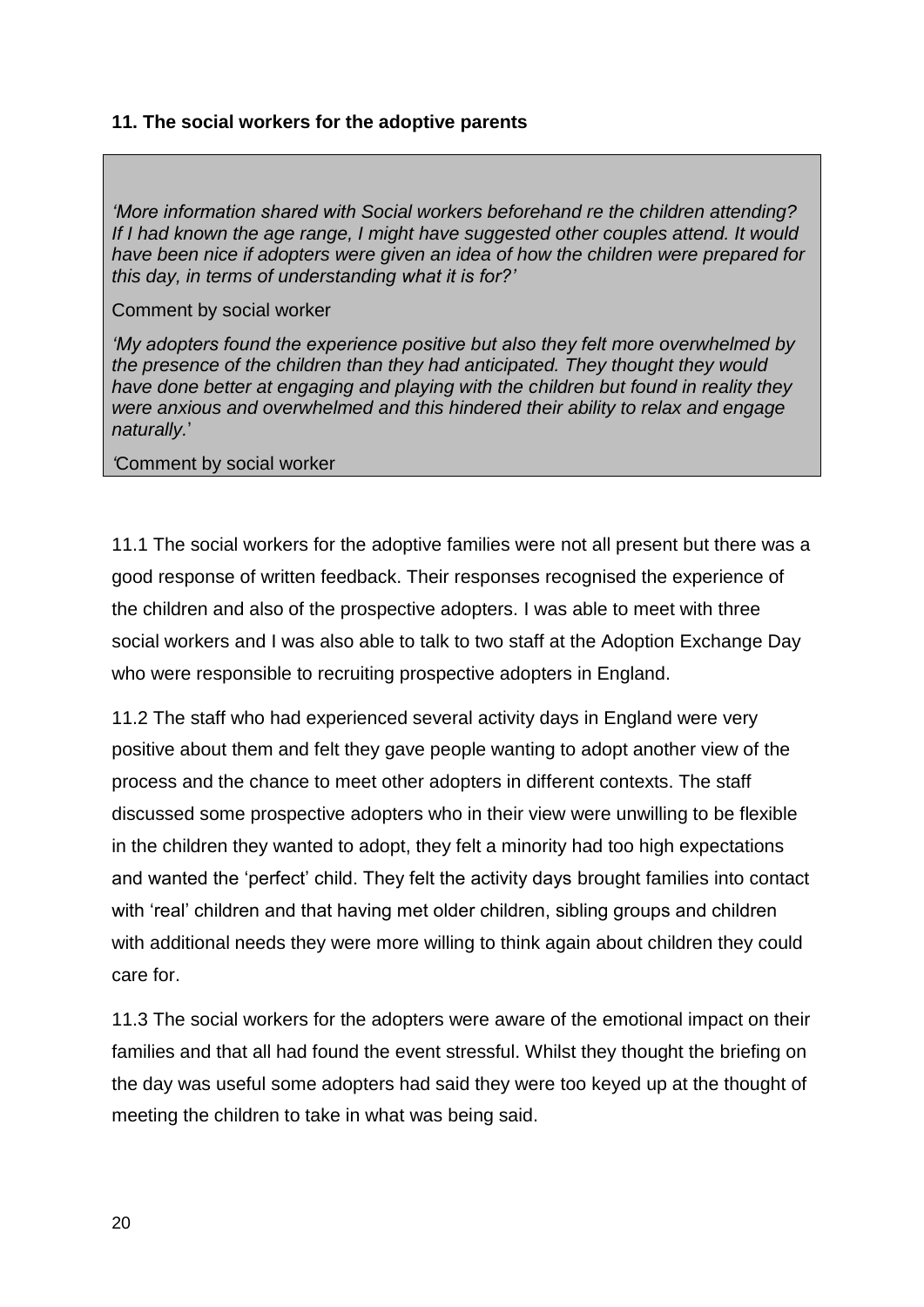11.4 The social workers were clear that the activity day was not part of the assessment as their families had already been approved but they did see another side to the families. In England there have been occasions when prospective adopters had not completed their approval before attending events but this had now been stopped and prospective adopters invited were expected to have been approved for certain categories of children e.g. those over a certain age. The activity days had led some families to change their minds and to be more flexible in terms of thinking they could take two siblings, or an older child.

11.5 The social workers were aware of the impact on the children and most commented that they thought the children were enjoying the day, but two noticed *that 'one or two children did not find anyone taking an interest in them, whether they were aware of this being an issue or not I am not sure.'*

11.6 The adoption social workers I spoke to from England referred to 'adopter led adoption' whereby prospective adopters had a more proactive role in their recruitment and child placement. They felt that the Activity days complemented these processes as they enable prospective adopters to meet not only the children but their foster carers and social workers at an earlier stage in the process. One very experienced foster carer who had fostered over twenty children who had all been placed for adoption told me that she welcomed the greater involvement of the prospective adopters and thought in the long run it would contribute to quicker identification of families. She also felt that it would help to focus the minority of families who were looking for the 'perfect child' and would help them to decide if they really wanted to adopt at all. She believed that all adoptive families faced challenges especially in the teenage years and families needed to be resilient.

11.7 This view is reflected in the Bristol University study which found that;

*'About a quarter of families described major challenges in parenting their child who had multiple and overlapping difficulties and their struggles to get support. Parents reported that they were physically and mentally exhausted and that there had been a negative impact on marital and family relationships.*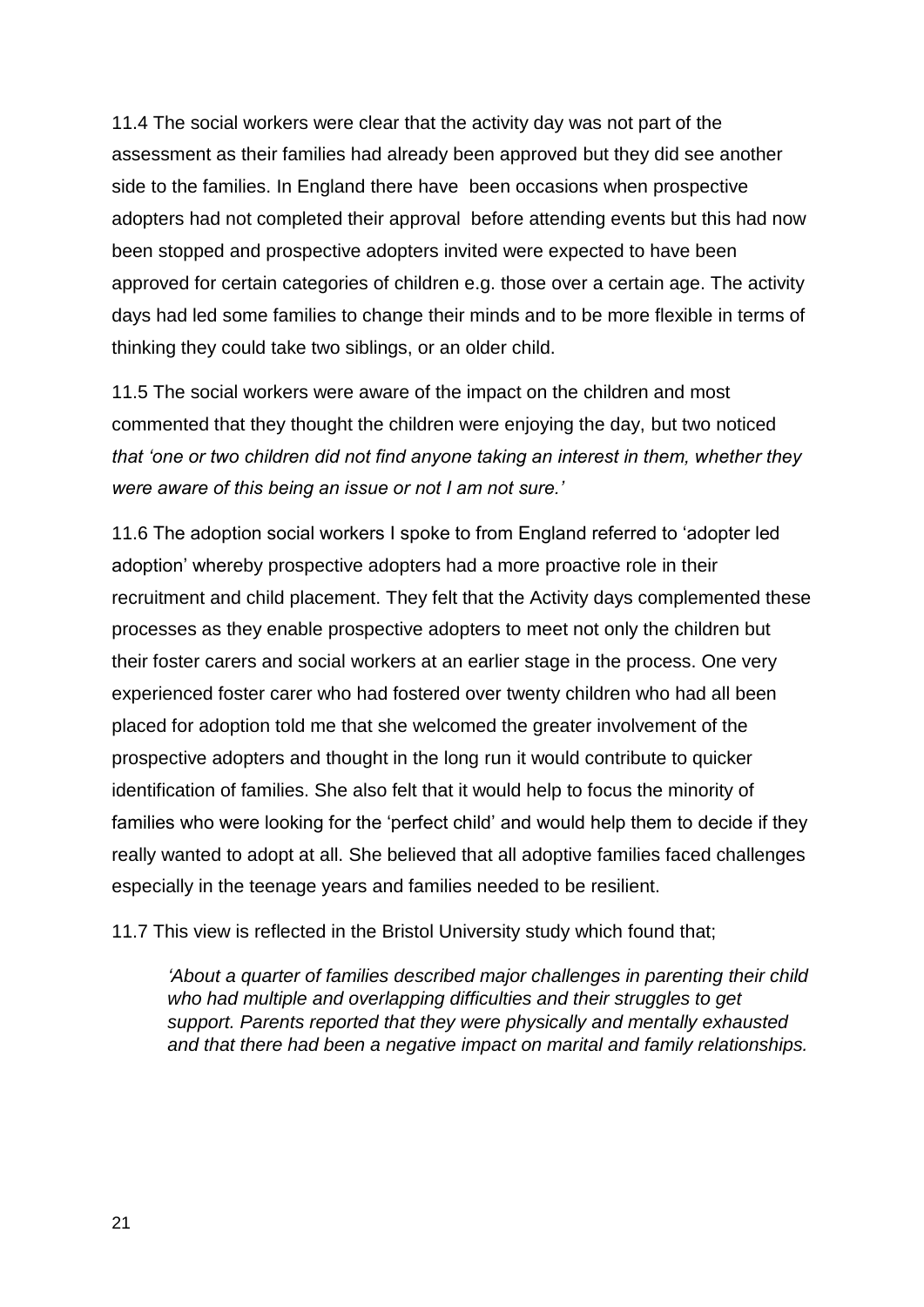*With more maltreated children being adopted out of care and resources pumped into reduce delay and recruit more adopters, the support needs are easily forgotten, as they are mainly needed some way down the line and services especially for adolescents are under-developed. Although disruption rates are low (and could be lower with better support), each one of the parents and young people who were interviewed had a story of personal tragedy and pain. It is important not to forget the hundreds of families who are 'At home' managing very challenging children. The survey results estimate this group at about a quarter of adoptive families who are parenting teenagers and even one in five of the 'Going well' group had teenage children whose SDQ scores indicated probable mental health problems'. 10*

## **12. The volunteers**

*'I was impressed at the professional thought and organisation that went into each event. There was professional children's event organiser plus storyteller etc. The children were enabled to participate through dressing up (as well as the adults), keeping it child centred. There were goody bags to take home and the children seemed well supported by their carers and social workers. The timing worked well.'*

Comment by a volunteer

*'I think any event that will help a child find their forever family is positive. It's an emotive day charged with ethical dilemmas but with the right planning (as evident on the day) can work well for children.'*

Comment by a volunteer

12.1 The volunteers had a key role in freeing up the adults attending, to enable them to focus on the children. They provided constant supplies of tea/coffee snacks etc. and help practically in setting up and clearing away afterwards.

12.2 They were also alert to the children's needs and intervened where necessary. The majority of comments were very positive, some commented that event could be overwhelming for some children, especially the younger ones.

12.3 The volunteers had mixed opinions on the dressing up by adults. The volunteers commented on aspects of the organisation, especially reception which they felt slowed down people coming in and there needed to be a larger area for reception issuing of badges etc.

**<sup>.</sup>** <sup>10</sup> Beyond the Adoption Order, challenges, intervention, disruption 2014 University of Bristol Department of Education page 234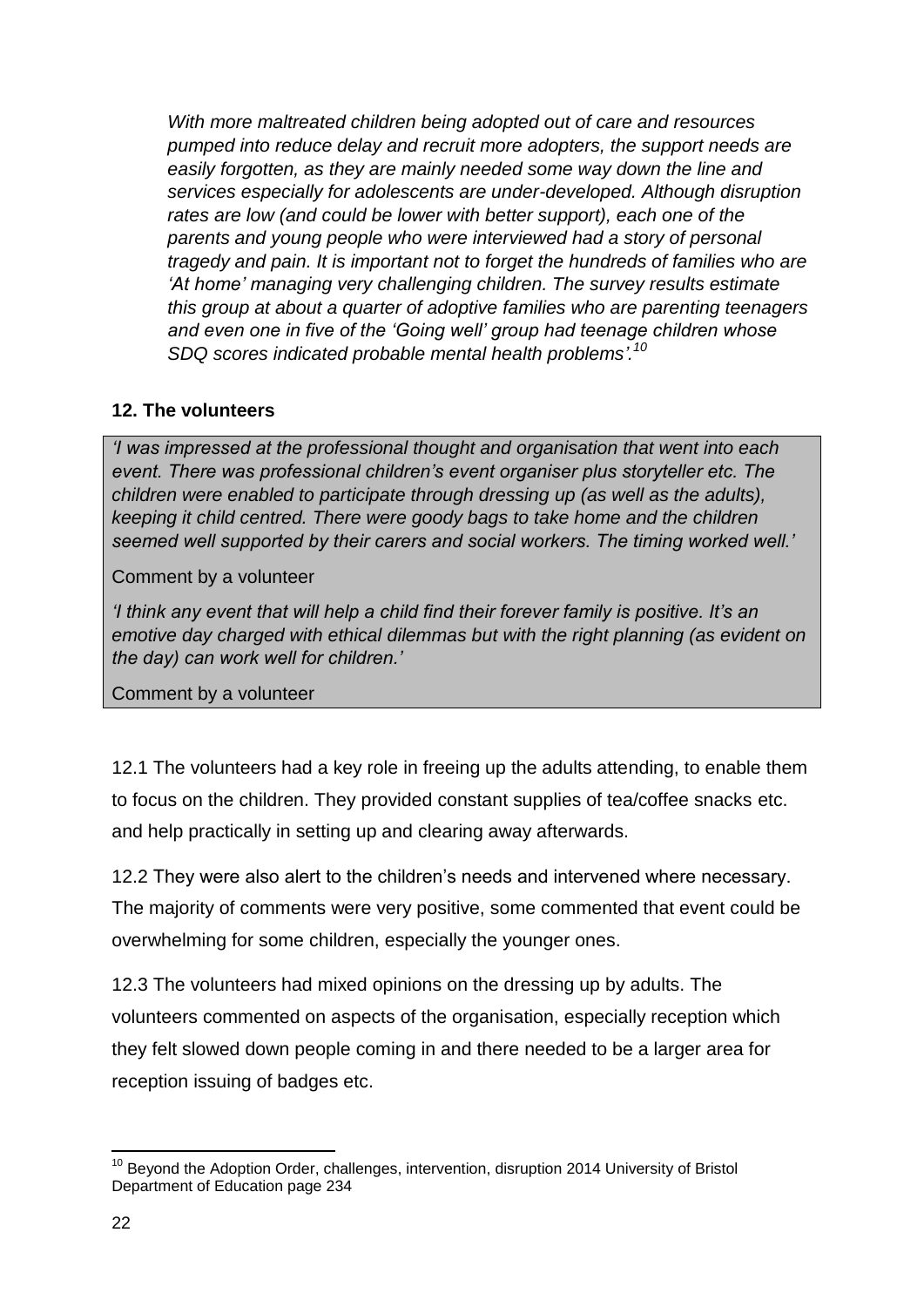12.4 The need for a quiet area was suggested by several respondents, especially for children with special needs who didn't like noise. The large hall was thought to be too big and too noisy by some volunteers.

#### **13. Conclusion**

13.1 The initial feedback overall is very positive and the importance of effective organisation cannot be over emphasised. The day was worthwhile in a number of ways. There were a number of expressions of interest in the children and at the time of writing (March 2015) matches had been made for six children and this study will conduct a follow up after nine months. The overall matching rate currently is 26% which is identical to the average rate achieved over the first 55 adoption activity days in England held since 2011. Some key themes in the adoption process were also highlighted.

13.2 The activity day had the effect of focussing attention on key aspects of the adoption process in particular the role of foster carers and the importance of preparation for the children.

13.2 Many participants were alive to the risk and ethical issues for the children and there were strong views especially from some foster carers that the days should primarily be for younger children and the emotional risks to the child increased with their age. This highlighted the importance of preparation especially for older children so that they felt supported both on the day and afterwards. Foster carers were all clear that both carers should be able to attend if they and the child wanted them to.

13.3 Many of the prospective adopters found the process emotionally challenging. More than preparation meetings or exchange days the event had brought home to them the powerful mixture of wanting a child and worrying about their capacity to be a good enough parent and enabling the child to love them and to able to love the child.

13.4 The success of the day in the longer term will be evident in the numbers of children who are placed with a family. The activity day may well be a part of the process and it will not necessarily be possible to identify precisely how much of a role the day played in the eventual outcome.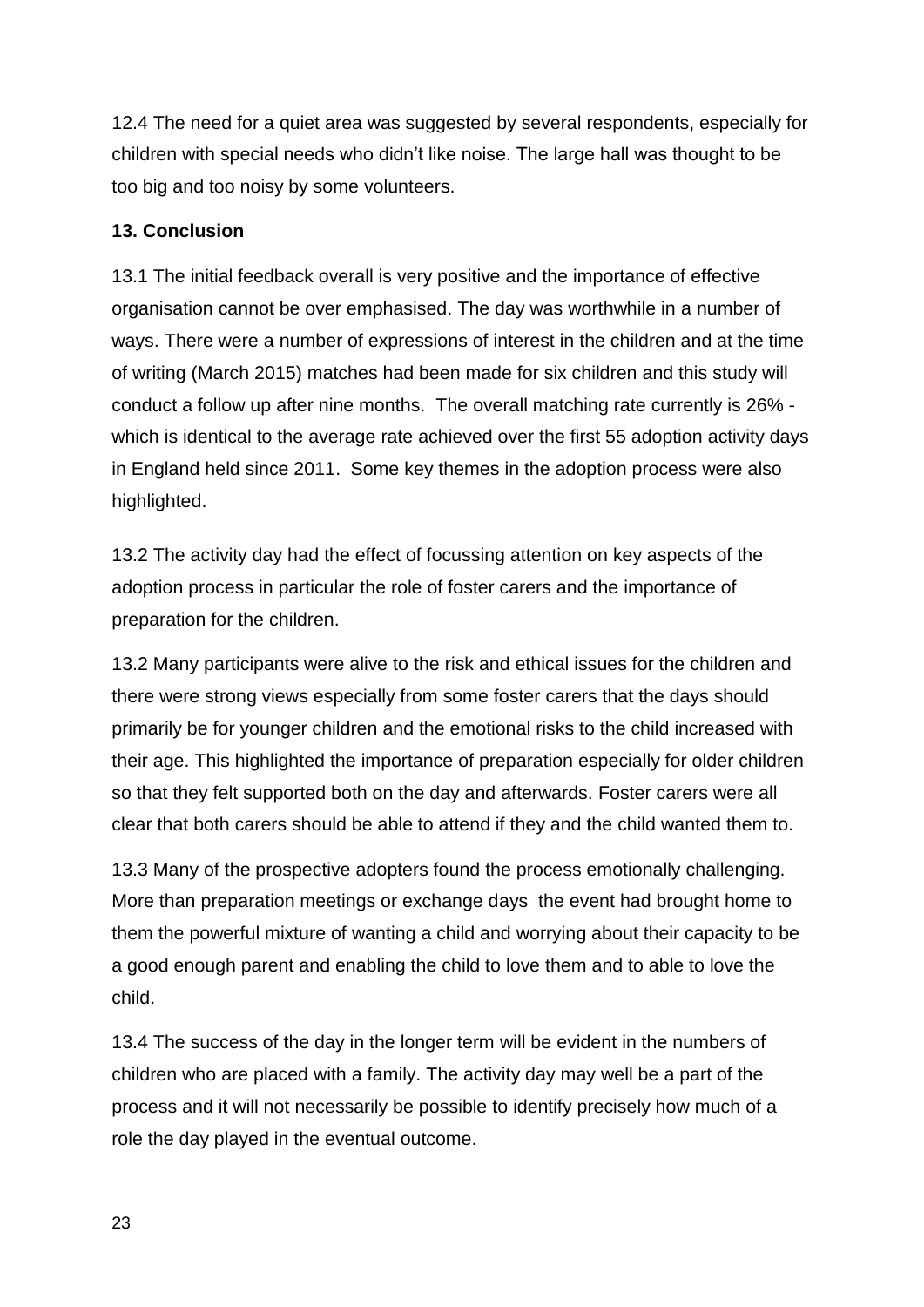13.5 There is a plan to follow up after nine months to discover the destinations of this first group of children. And views of the relevance of the activity day.

### **14. Recommendations**

- **Adoption Activity Days are a worthwhile intervention in seeking adoption placements for children, especially those whose needs are more complex**
- **The preparation of each child is essential as is joint discussion and planning with the child's foster carer**
- **There should be an individual risk assessment of the likely impact of the event on each child with plan to support them on the day and afterwards, jointly agreed by the child's social worker and foster carer**
- **The existing format with some minor changes to timing and reception is a good working model**
- **The amount of forward planning and planning on the day is essential and needs to retained**
- **There could be variation in the activities, the introduction of a quiet area would be valuable especially for young children**
- **The plan for a 'wind down' at the end was appropriate instead of a story a singing or music time might meet the needs of all children and could enable the adults to join in**
- **Both foster carers should be able to come.**

A.C. Robinson BSc, CQSW, Dip Applied Social Studies, MA, MSc. PhD. 03.03.2016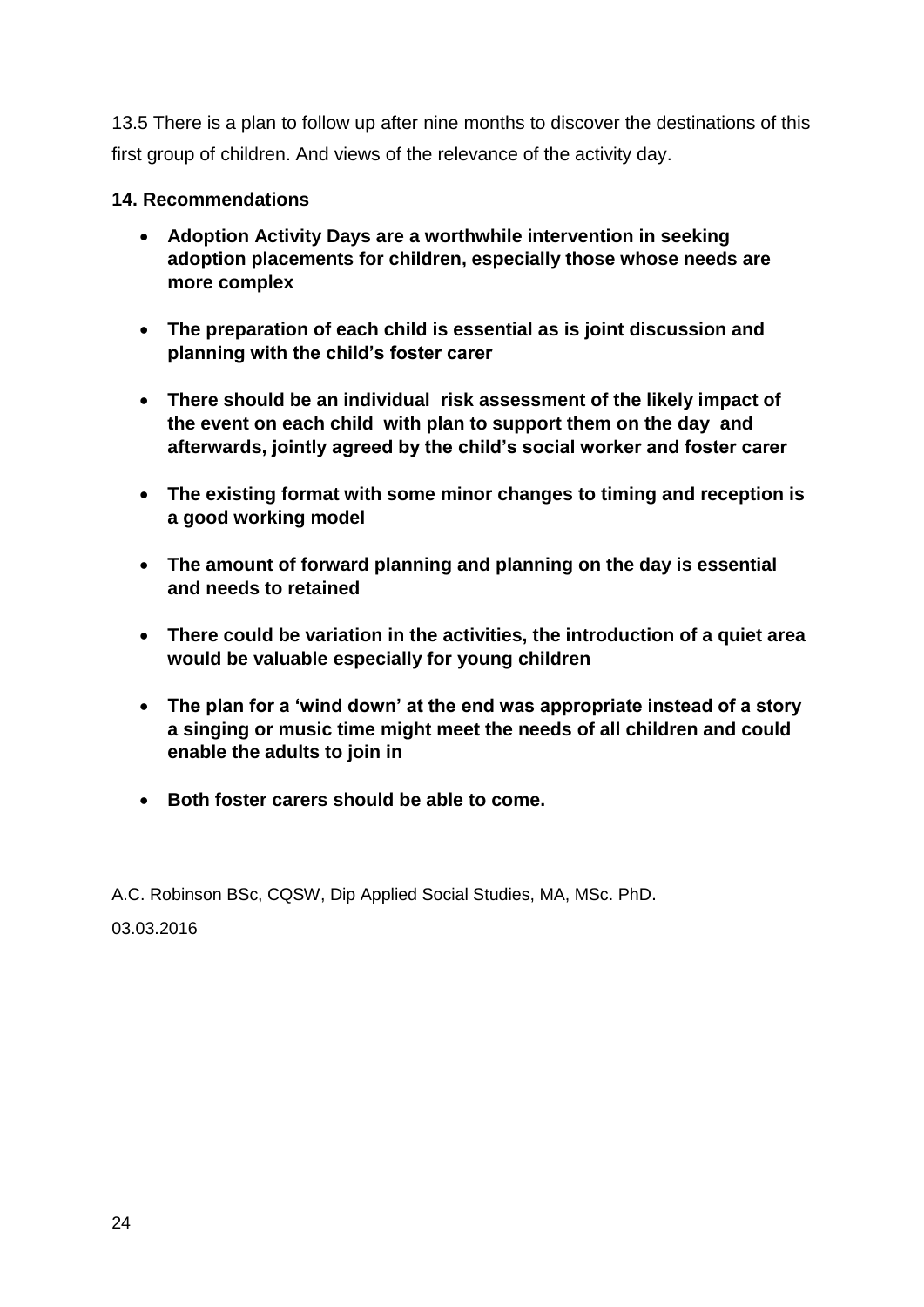#### Appendix 1

#### **Methods**

Three recognised research methods were brought together to try to answer the above issues as fully as possible.

1. An ethnographic approach started the process with the evaluator attending the Adoption Activity Day as a participant observer. The purpose was to observe the process. I was identifiable to all adults and children and my role outlined very briefly. I joined in as appropriate and blended as a volunteer in any role needed. I made notes from time to time but not obviously. I attended an Adoption Exchange Day and spoke with social workers and foster carers. I attended planning groups and a small advisory group set up specifically to comment and contribute to this evaluation.

2. Qualitative interviews and questionnaires were used for adults taking part with different schedules for prospective adopters, foster carers, social work staff and volunteers.

3. Quantitative data was gathered, e.g. the numbers invited, who came, broad geographical spread, numbers of children, age range. Outcome data in terms of who did attend. Data on the financial and organisational elements which would contribute to future planning of further events.

#### **Ethics**

The evaluation was guided by ethical research principles in research work with adults and children. There was not time to set up a steering group for this project, however there was a small advisory group of experienced adoption practitioners which considered the experiences and themes and commented on the draft report.



 $\alpha\beta\gamma\delta$ 

Making Scotland the best place to grow up [www.gov.scot/childrenandfamilies](http://www.gov.scot/childrenandfamilies) [| @girfec](http://twitter.com/girfec) | [#bestplacetogrowup](http://twitter.com/search?q=%23bestplacetogrowup)